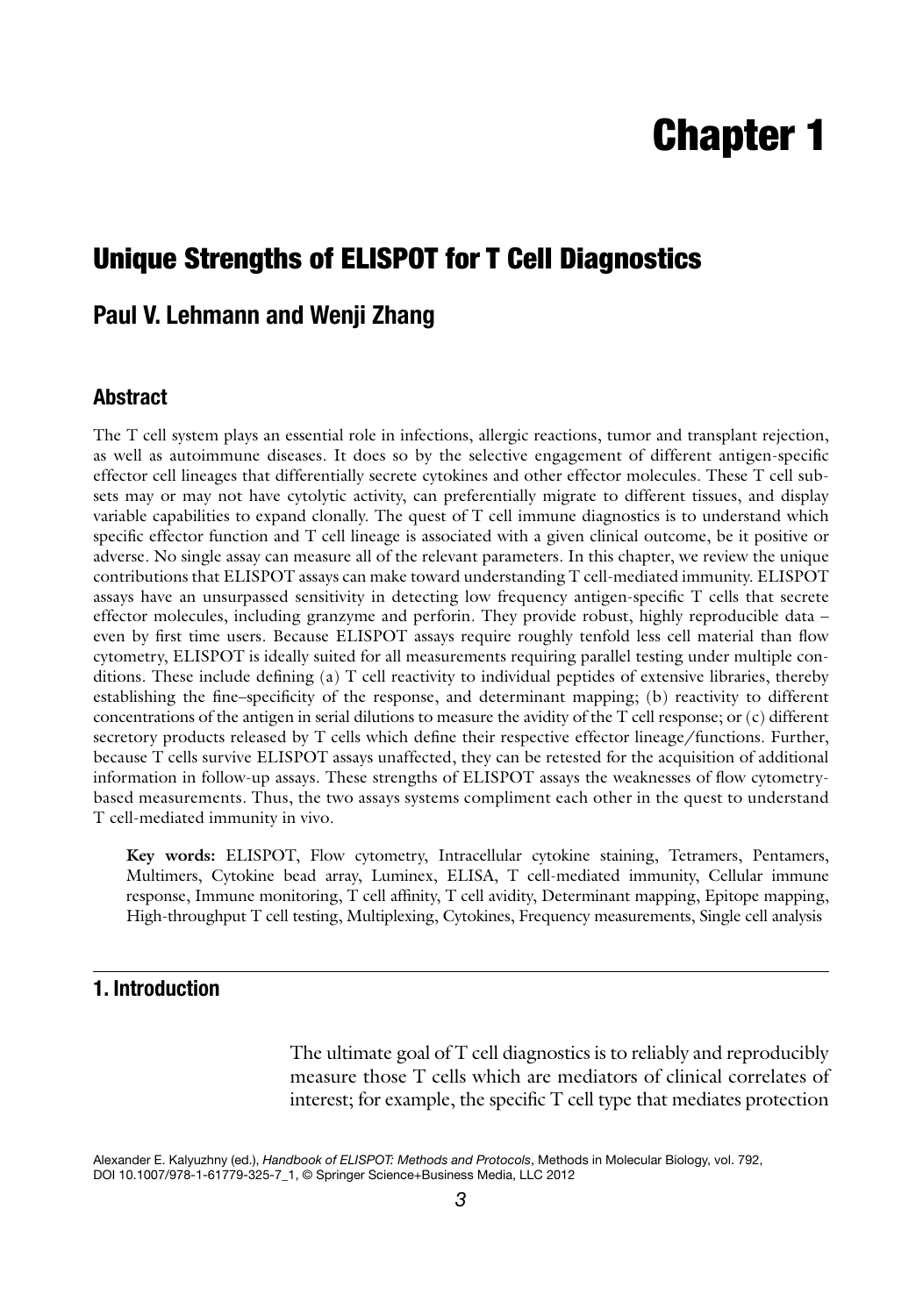against a certain infection, or causes transplant rejection, autoimmune disease, allergy, etc. Until recently, efforts to identify such T cells had been misled by a dichotomous concept of T cell effector functions being either Th1 (type 1) or Th2 (type 2). Thus, it was assumed that the measurements of IFN- $\gamma$  producing T cells by IFN- $\gamma$  ELISPOT assays would detect all pro-inflammatory T cells, including CD8 T cells that mediate cytotoxicity. As such, IFN- $\gamma$ ELISPOT assays have been widely used to measure, e.g., the HIVspecific "cellular immune response."

The danger of equating CD8 T cell-mediated immunity with IFN- $\gamma$  measurements was recently brought to the spotlight by a high profile HIV vaccine trial in which induction of HIV-specific IFN- $\gamma$  producing T cells was detected without the induction of protective immunity  $(1)$  $(1)$ . While a central role for T cells in controlling HIV infection has been abundantly documented, measurements of IFN- $\gamma$  or other cytokines (that also had been assessed in that trial) failed to identify the protective T cell class. While we now know that T cells can differentiate into a multitude of effector lineages, each exerting unique effector functions, we still do not know which of these functions are of particular relevance for a specific condition, such as the control of HIV or other viruses. For HIV, it is tempting to speculate that the cytolytic potential of CD8 T cells rather than their cytokine production capacity is critical for controlling the virus. Cytotoxic activity of CD8 cells, however, is not necessarily associated with IFN- $\gamma$  secretion. We have recently shown that immunizations with different adjuvants can induce CD8 T cells that produce IFN- $\gamma$  and other cytokines (TNF- $\alpha$ , IL-2, and IL-17) and mediate delayed type hypersensitivity (DTH) but are noncytolytic, while immunizations with other adjuvants can induce CD8 T cells that are highly cytolytic, but do not produce IFN- $\gamma$  or other cytokines (TNF- $\alpha$ , IL-2, and IL-17) and do not mediate DTH  $(2)$  $(2)$ . The measurement of IFN- $\gamma$  production by antigen-specific T cells does not permit to conclude whether cytolytic T cells had been induced, that, if induced, might have mediated protective immunity against HIV, and it should not matter which assay platform is utilized for the measurement of IFN-y production by T cells. It would be utterly wrong to conclude.

That the ELISPOT assay itself is unsuitable for detecting clinical correlates of HIV protection  $(3)$  $(3)$ . The correct conclusion is that IFN- $\gamma$  measurement per se (irrespective of the method used for detection) is not sufficient to reveal the protective T cell class in HIV because apparently  $T$  cell functions other than IFN- $\gamma$  production are essential for controlling HIV. Measurement of cytolytic activity might have provided the sought after information which could have been done with granzyme B or perforin ELISPOT assays [\(4–6\)](#page-19-0). Furthermore, TNF-related apoptosis-inducing ligand (TRAIL) ELISPOT assays could have revealed whether the HIV antigen-specific CD8 T cells are "helped," functional effector cells ([7\)](#page-19-0).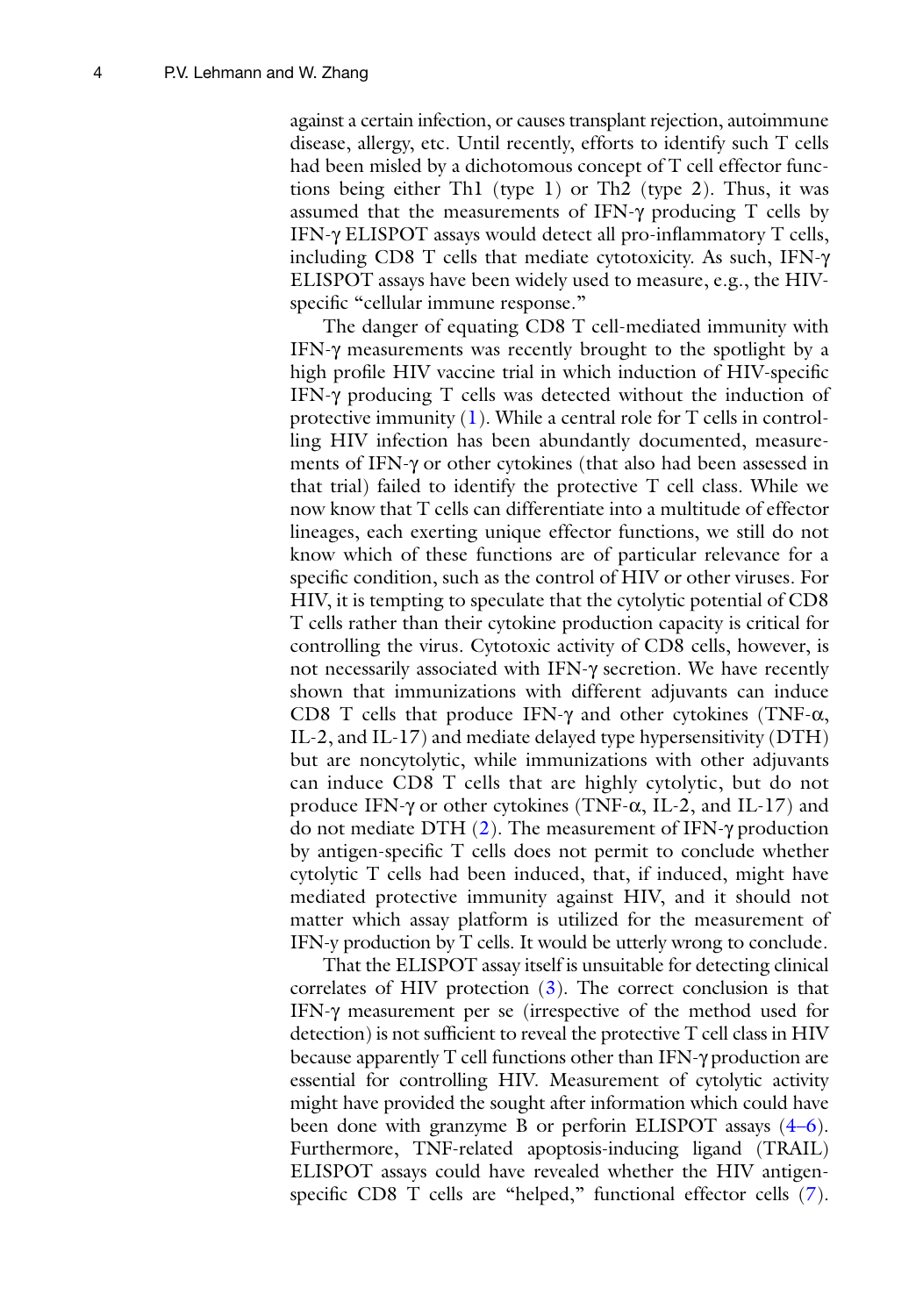<span id="page-2-0"></span>These measurements could be done only by ELISPOT assays measuring the actual secretion of these molecules.

As we start to understand more and more about the complexity of the T cell system (and we are apparently still at the beginning of the learning curve  $(8)$  $(8)$ ), we also learn to appreciate the importance to account for this complexity in T cell diagnostics. Isolated observations within any such complex system are likely to trigger fundamentally wrong conclusions. This generally applicable wisdom has been captured in the ancient Indian metaphor "The blind men and the elephant" (see Fig. 1). As long as we do not know what the critical effector functions are for a certain clinical condition, it should be wise to attempt to measure multiple facets of T cell immunity: their production of various cytokines, cytolytic, proliferative, and migrational properties, including their abilities to control virus  $(1, 9)$  $(1, 9)$ .

Various assays are needed for the comprehensive measurement of different T cell functions. In flow cytometry-based measurements, cells need to be "poisoned" (Golgi inhibitors) and "killed" (permeabilized) for the detection of secretory products, as such, flow-based measurements tell us more about physical phenotypes



Fig. 1. The danger of relying on single parameter measurements. Inspired by the ancient Indian parable of "The blind men and the elephant." Graphic artist: Gabor Pesthy.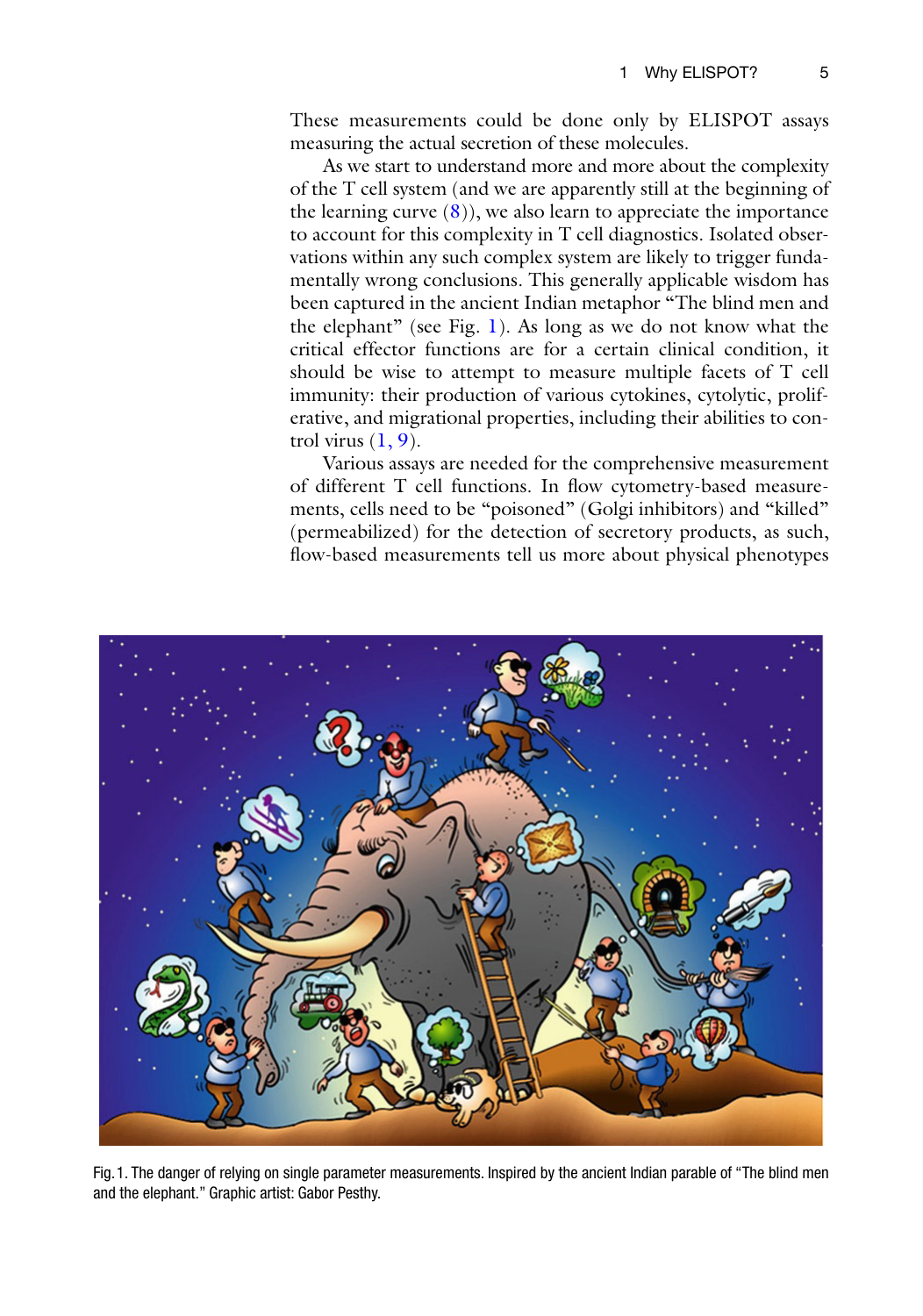

Fig. 2. Measuring T cell functions by flow cytometry vs. ELISPOT. Left panel: For the detection of secretory products by ICS, the cells need to be "poisoned" first with Golgi inhibitors to prevent secretion, then permeabilized and fixed/"mummified." The subsequent standard flow cytometric analysis does not make the distinction whether the analyte is indeed bound for secretion and thus is biologically active, or is retained in/on the cell. Right panel: In contrast, ELISPOT measures the actual secretory activity of pharmacologically untreated, living cells. The cells survive ELISPOT assays unharmed, and can be retested, phenotyped, expanded, cloned, or cryopreserved. Graphic artist: Gabor Pesthy.

of cells than their biological function (see Fig. 2). ELISPOT does not allow examining of cell surface or introcytoplasmic markers, or sorting of cells based on physical characteristics, however, unlike flow cytometry, it enables single cell measurements of the actual secretion of bioactive molecules. Cell surface marker positive cell populations can be readily obtained and tested in ELISPOT, should it be important to define the cell surface phenotype of the analyte secreting T cell.

Not only the choice of "*what*" to measure is critical, the "*how*" is equally important. Antigen-specific T cells normally occur in low frequencies (1/100,000–1,000,000) in the test material, typically peripheral blood, and detecting them can be a major challenge. Because of the low frequency of antigen-specific T cells, and because of the need to measure their function in complex assay systems, particular consideration needs to be given to the reliability and reproducibility of T cell measurements. Finally,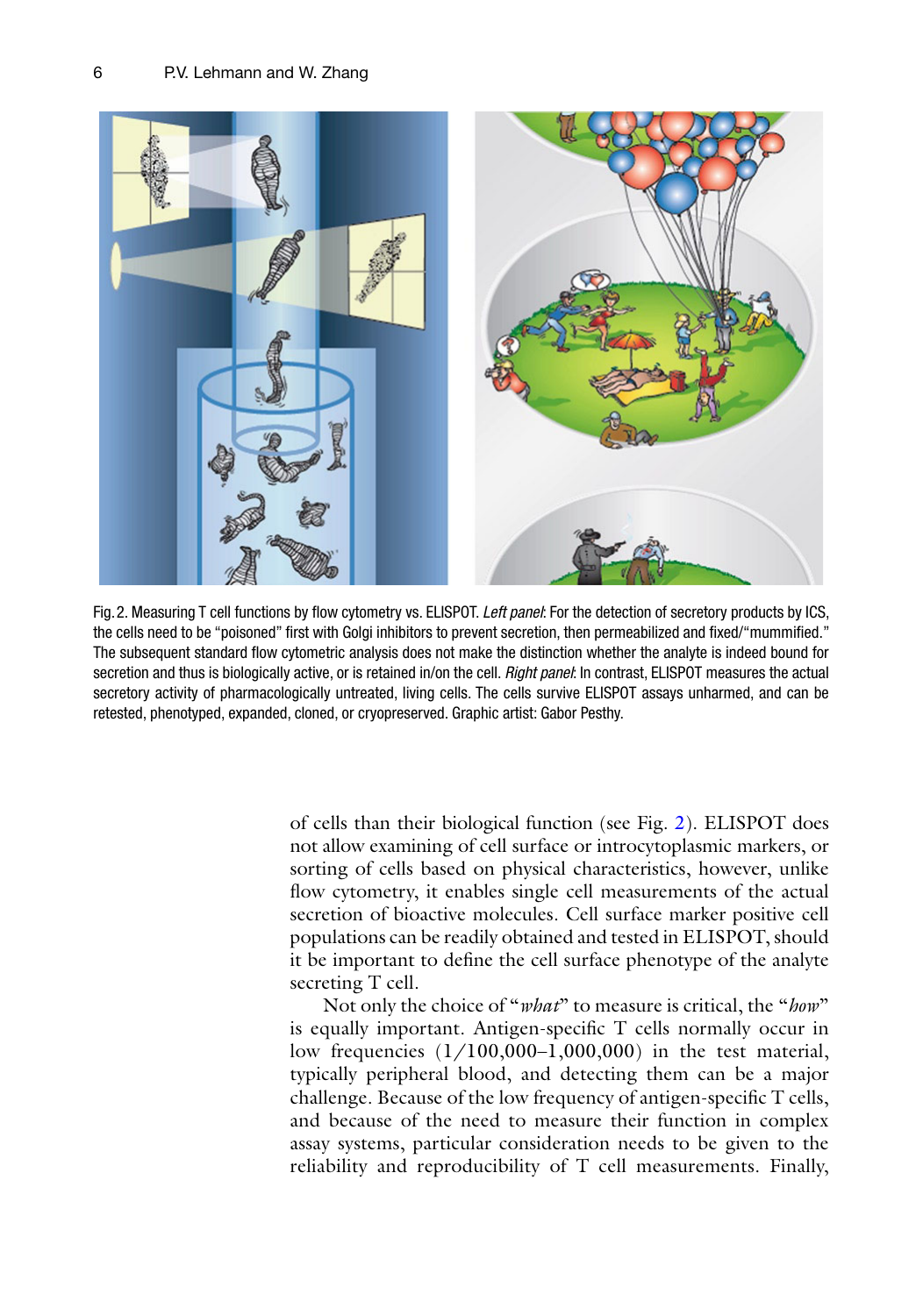feasibility issues are also critical when selecting an approach for T cell immune monitoring, such as the number of cells needed and labor and cost involved in the procedure of data analysis. Among the approaches available for T cell immune monitoring, this chapter focuses on the ELISPOT technique's unique contributions to T cell diagnostics.

### **2. Materials**

- 1. PBMC: Cryopreserved PBMC, high resolution HLA-typed, characterized for peptide and protein antigen reactivity.
- 2. CTL-CryoABC™ Kit: PBMC freezing medium for loss-free cryopreservation of PBMC without the component of serum.
- 3. CTL-AntiAggregate™ Wash 20×: PBMC thawing solution with anti-DNAse without the need of serum supplement.
- 4. CTL-Test™ Medium. ELISPOT assay medium, optimized for low background and high signal without the need to supplement with serum.
- 5. CEF MHC Class I Control Peptide Pool "Plus".
- 6. CMV MHC Class I Control Peptide Pool.
- 7. EBV MHC Class I Control Peptide Pool.
- 8. CEFT MHC class II Control Peptide Pool "Plus".
- 9. ImmunoSpot® Analyzer.
- 10. PBMC Reference Sample QC set.
- 11. Practical suggestions for standardized ELISPOT work can be found in Notes 1–17.

### **3. Methods**

#### *3.1. Unique Strengths of ELISPOT*

3.1.1. ELISPOT Measures the Functionality of Single Cells via Their Secretory **Activities** 

ELISPOT is the only technique that allows for the quantification of the actual secretory activity of individual cells. Intracellular cytokine staining (ICS) detects, as the name tells, intracellular analyte. The detection of actually secreted vs. intra cellular analyte can be critical for understanding functional properties of T cells. For example, a cytokine which is posttranslationally regulated will be detected upon de novo synthesis by ICS, or by measuring mRNA, but it will not exert biological effects unless it is actually secreted.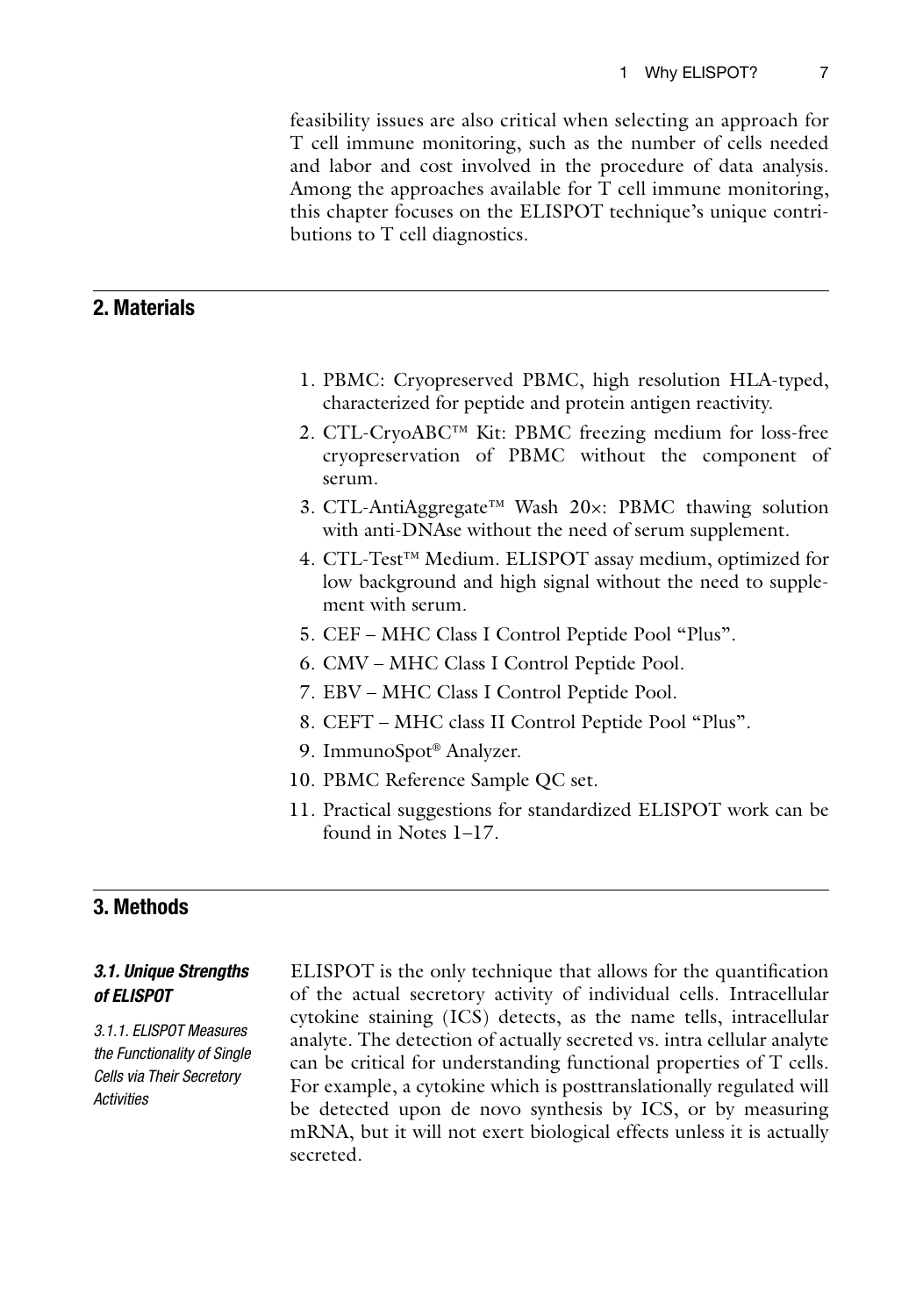Similarly, some highly relevant molecules are stored in granules of T cells – perforin and granzyme being prime examples. The specific release of these molecules upon antigen activation permits to selectively detect antigen-specific cytolytic CD8 effector cells by granzyme B or perforin ELISPOT assays [\(4–7\)](#page-19-0). In contrast, by ICS all effector memory cells stain positive irrespective of their antigenspecificity, i.e., up to 20% of all CD8 T cells will be positive.

Furthermore, several cell surface molecules important for T cell diagnostics become bioactive only after being cleaved and released from the cells – TNF family members, including TRAIL, fall in this category. ELISPOT detects only the functionally-relevant released molecules upon specific antigen activation. Flow cytometry measures the cell surface molecules, thus, leading to false positive results concerning functional information [\(7\)](#page-19-0). Therefore, one needs to be thoughtful when interpreting what has been measured by flow cytometry: is it functionally relevant information, or is it a phenotype that possibly bears no functional significance. In all of the above situations, ELISPOT allows the investigator to detect the secreted, bioactive analytes.

With the advanced platform that recently have become available for ELISPOT data analysis, scientists now can gain information on the quantity and kinetics of analyte secretion as reflected by the size and density of the spots (see Chapter 11 and 13 on this topic). Such information can provide critical insights for T cell diagnostics beyond the frequency measurements. For example, T cells that have been activated recently in vivo, show increased per cell IFN- $\gamma$ productivity, i.e., produce larger and denser IFN- $\gamma$  spots ([10\)](#page-19-0). This observation made in the context of vaccinations might help to distinguish between long-term T cell memory and ongoing T cell activity. This distinction is especially important for the T cell diagnostic of autoimmune diseases, allergies, or chronic infections, including hepatitis and tuberculosis. Under conditions of immune suppression,  $T$  cells show a decreased per cell IFN- $\gamma$  productivity rate  $(11)$  $(11)$ . High avidity T cells produce significantly more cytokine than low avidity T cells  $(12)$  $(12)$ . Per cell productivity information cannot be obtained by supernatant-based measurements, including ELISAs or cytokine bead arrays (CBA/Luminex). The latter assays measure only the net amount of analyte produced, without revealing how many cells produced it, and at what rate.

In systematic comparisons with ELISPOT, ICS was found to be less sensitive with a detection limit around 0.02% [\(13\)](#page-19-0). In typical ELISPOT assays, 400,000 PBMC are tested per well, in which case the detection limit is 0.00025% (1 analyte producing cell in 400,000 bystander cells) ([12\)](#page-19-0). ELISPOT per se is inherently without a detection limit. In regular 96-well plates, the numbers of PBMC plated and spots detected are linear in the range from 3.1.3. ELISPOT Is the Most Sensitive Technique for Single Cell Functional

3.1.2. ELISPOT Provides High Content Information on Analyte Secretion at Single Cell Resolution

Analysis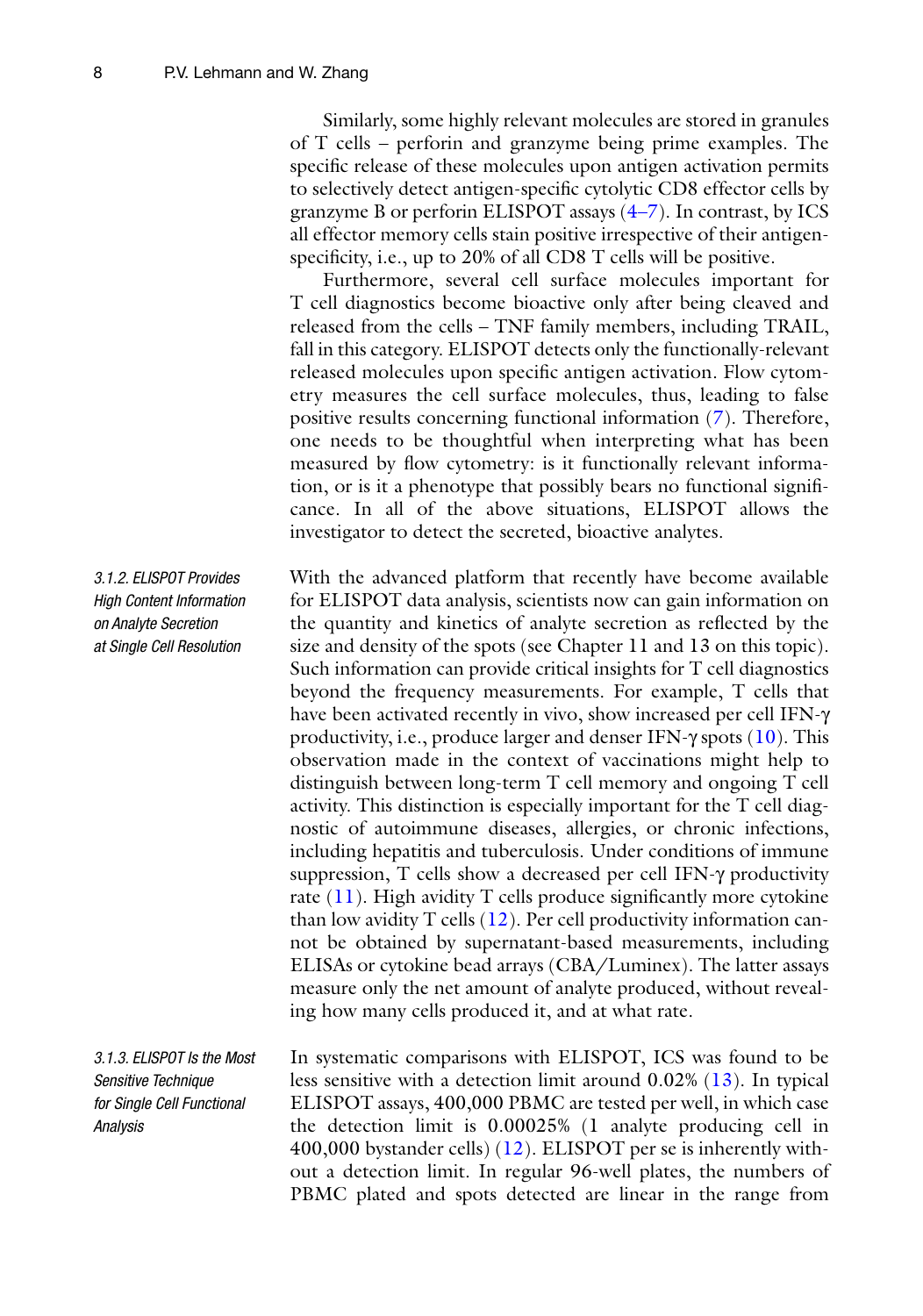100,000 to 800,000 PBMC per well  $(14)$  $(14)$ . Thus, by plating one million PBMC per well, the lower detection limit of ELISPOT assays can be readily extended to 0.0001%. ELISPOT assays can be performed in larger than 96-well plate format, like in 6-well plates with ten million cells per well, lowering the detection limit to 0.00001%. Practically, the number of cells available for testing is the only limiting factor when it comes to configuring ELISPOT assays for ultra low frequency measurements (but keep in mind, T cells survive ELISPOT assay intact and can be retested in a secondary ELISPOT or any other assays).

Further, when compared to measurements of soluble analyte in supernatant, e.g., by ELISA, CBA or Luminex, ELISPOT has been shown to outperform the latter by far in sensitivity ([12\)](#page-19-0). There are two main reasons for this. First, in ELISPOT assays, the analyte is captured around the secreting cell before it is diluted into the supernatant, degraded or captured by receptors of bystander cells. Supernatant-based assays, in contrast, need to detect the analyte after dilution, absorption, and degradation has occurred. Second, unlike in supernatant-based assays that measure net analyte produced by all cells, in ELISPOT assays the secretory activity of individual cells is detected. Due to this quantitative nature of the ELISPOT measurements, even a moderate increase in the numbers of secreting cells becomes detectable, and can provide a statistically highly significant result identifying a T cell response (see Chapters 13–15).

The ability to reliably detect rare antigen-specific T cells is at the very core of immune diagnostic. T cells each express a unique T cell receptor (TCR) which is specific for a single antigen. In order to be able to recognize the universe of antigens, the T cell system relies on an astronomical number  $(-10^{12})$  of various T cell specificities. Subsequently, the frequencies of T cells recognizing individual antigens are very low. While the frequency of antigenspecific effector T cells can transiently rise to as high as 1:100 after acute infections, it typically settles in the range of under 1:10,000  $(0.01\%)$  in chronic infections, or after the antigen is cleared  $(1, 2, 1)$  $(1, 2, 1)$  $(1, 2, 1)$  $5-7$ ,  $10$ ,  $11$ ,  $14$ ,  $15$ ). This frequency is at the lower detection limit of flow cytometry-based techniques, such as ICS, but is well within the linear detection range of standard ELISPOT measurements.

In ELISPOT assays, every single cell plated is being measured – no cells are lost, as for example, in the tubing of the flow cytometer. While for flow cytometry typically one million PBMC are stained per assay condition, for ELISPOT assays one tenth that number is required (100,000 PBMC per well). Furthermore, ELISPOT assays can be performed with even fewer cells. PVDF plates have become available in the 384-well format, permitting to downscale the cell numbers 1:4, thus 25,000 PBMC per well. Recently, we published a study in which ELISPOT assays were done with a

3.1.4. ELISPOT Is Most Economic in Sample Utilization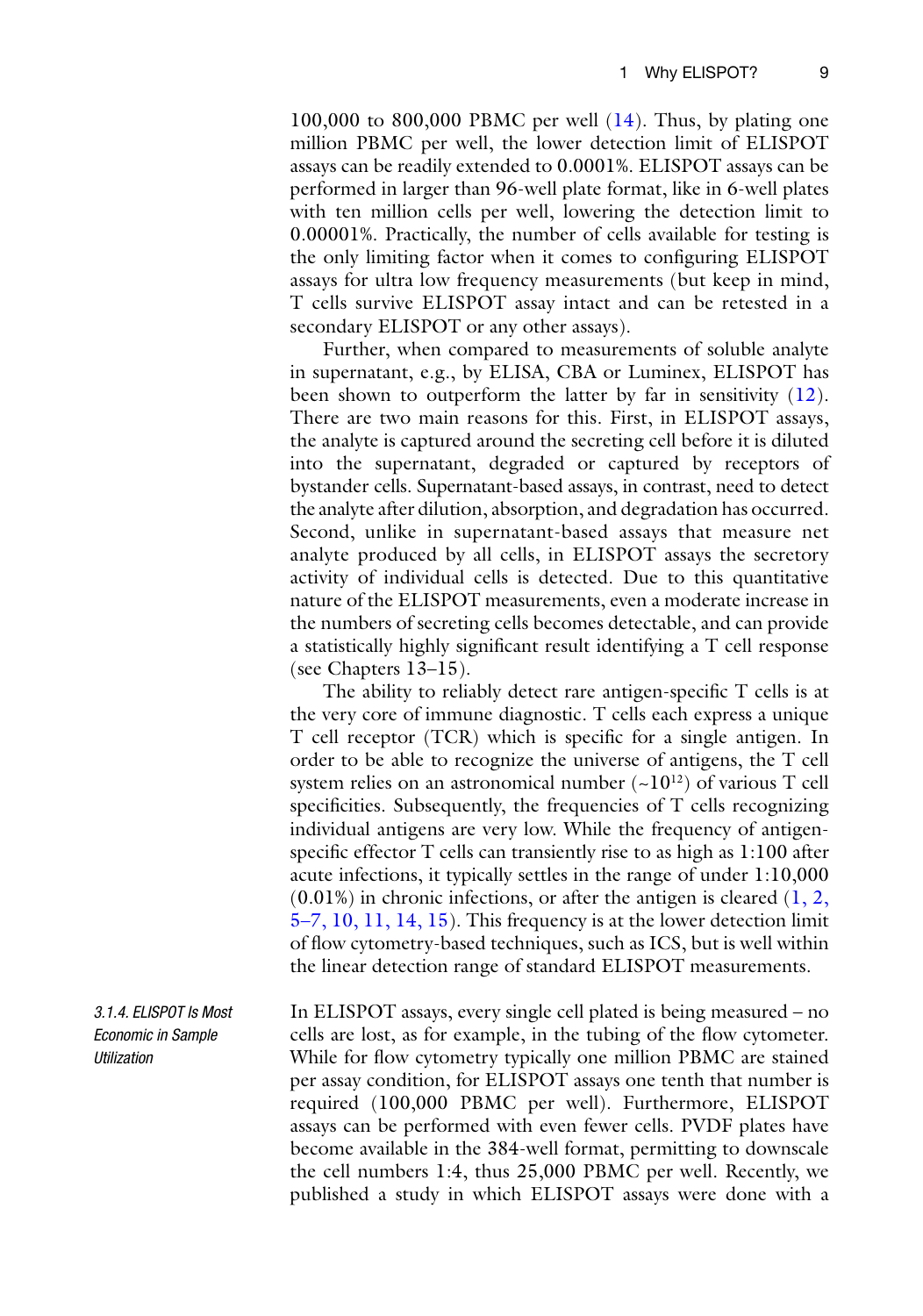single drop of blood obtained from the tail vein of mice: the cells obtained from each drop of blood were tested for medium background control and antigen-induced production of IFN- $\gamma$  and IL-17 in a dual color ELISPOT assay ([15\)](#page-19-0). Moreover, when antigen-presenting cells (APC) are provided as a monolayer, even single T cells can be studied in ELISPOT assays [\(12\)](#page-19-0). Similarly, ELISPOT assays are well suited to run functional tests on the few T cells obtained by needle biopsy.

The economic utilization of cells in ELISPOT compared with flow cytometry-based techniques is critical when either the numbers of cells available are limiting (which is the case with essentially any clinical trial, in particular for pediatric studies or with immune suppressed test subjects) or when several antigens or assay conditions need to be tested for determinant mapping, for measurements of functional affinity, or multiplexing (see below).

PBMC can be efficiently frozen without loss of function when tested in ELISPOT assays ([16\)](#page-19-0). For valuable samples, it is wise to freeze them in aliquots so that data can be independently reproduced, or the range of measurements/analytes extended. Freezing away aliquots, however, cuts down on the cell material available for each test, which can make PBMC limiting even from healthy donors. Here again, the efficient cell utilization of ELISPOT assays is of major advantage.

In ELISPOT assays, PBMC are cultured with antigen and remain otherwise untreated. While the cells are typically discarded after an initial incubation period (the optimal duration of which is different for different analytes, Fig. [3](#page-8-0)), they can be transferred to regular tissue culture plates for later testing. In one such example, we utilized only 11 million PBMC from subjects with type 1 diabetes to study their T cell reactivity to 70 individual peptides first ex vivo, and then again after 12 days of antigen-driven in vitro expansion while measuring IFN- $\gamma$  and IL-4 in a dual color assay at both time points [\(17](#page-19-0)). In Parallel, on day 12 ELISPOT testing was done with the cells transferred from the day 0 ELISPOT assay. We found that the results of the secondary ELISPOT testing were identical for such cells rescued from a primary ELISPOT testing, and PBMC that have been cultured in regular tissue culture plates in parallel (without initially performing an ELISPOT assay on them), further confirming that the T cells survived the primary ELISPOT assay unharmed for further utilization. While we retested them in ELISPOT, they could have been tested by flow cytometry, grown into T cell lines, or frozen down for further characterization at a later time. This "recycling" strategy can be very useful when one works with valuable clinical samples. It cannot be applied to assays in which the primary testing is done

3.1.5. T Cells Survive ELISPOT Assays, Intact, and Can Be Further Utilized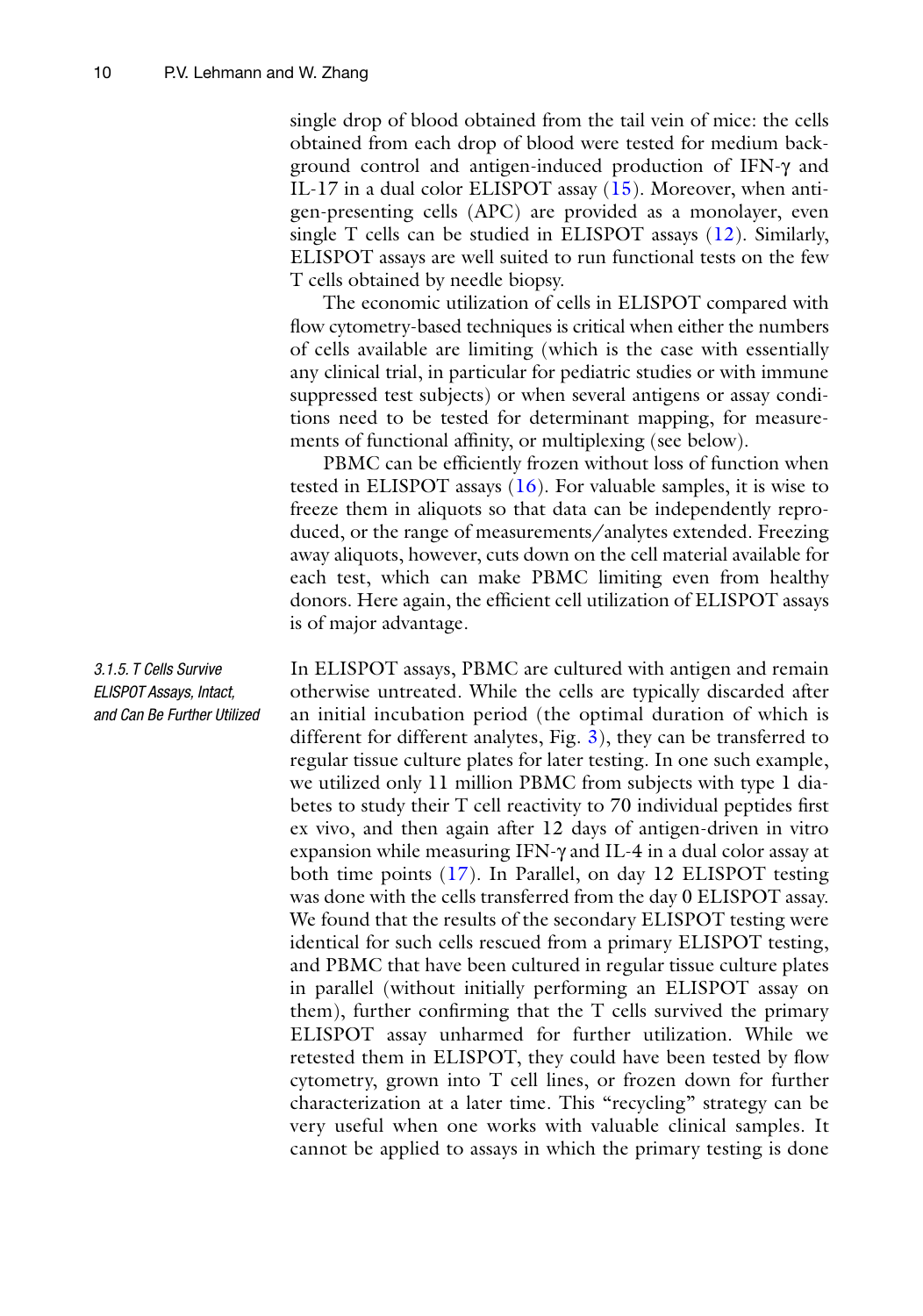<span id="page-8-0"></span>

Fig. 3. The different time course of cytomegalovirus (CMV )-induced cytokine production. PBMC were plated with (or without, not show since negative) heat inactivated CMV into IL-2, -4, -5, -17, or IFN- $\gamma$  coated PVDF plates, and cultured in an incubator for the time period specified before the respective detection antibodies were added, and the analyte was visualized. Since the maximal numbers of spots differed for each cytokine, the maximal number was set as one. Note, the different cytokines each have very different secretion kinetics, which needs to be accounted for when measuring these cytokines.

by flow cytometry, because in such cases, the cells need to be killed (fixed, permealized) for analysis.

Occasionally, the frequency of antigen-specific T cells is very low ex vivo, even below the detection limit of standard 96-well ELISPOT assays, where normally 100,000–500,000 PBMC are plated per well. This has been seen with some cancer vaccines or after immunizations with protein antigens. In such situations, scientists frequently rely on in vitro T cell expansion strategies: the PBMCs are first cultured with antigen plus T cell growth factors for a longer time period (typically 1–2 weeks) in the attempt to detect the antigen-reactive T cells following this expansion. However, frequencies measured after expansion do not necessarily match up with ex vivo frequencies,  $(17)$  $(17)$  because different T cell populations do not have uniform expansion potential. Thus, when tested after expansion, the ex vivo measurement is clouded by the proliferative capacity of the T cells. The expansion strategy is advisable only if no ex vivo signal can be obtained via an ex vivo ELISPOT assay. The two approaches can be elegantly combined, however. The fact that the T cells can be harvested without loss after an initial ex vivo ELISPOT assay makes it feasible to test a sample first ex vivo and then again, after expansion. Thus, the PBMC can be first tested in an ELISPOT assay in a 6-well membrane plate at ten million PBMC per well. After the 24-h incubation of an ex vivo ELISPOT assay, the cells can be transferred into 6-well tissue culture plates for further expansion, and after 14 days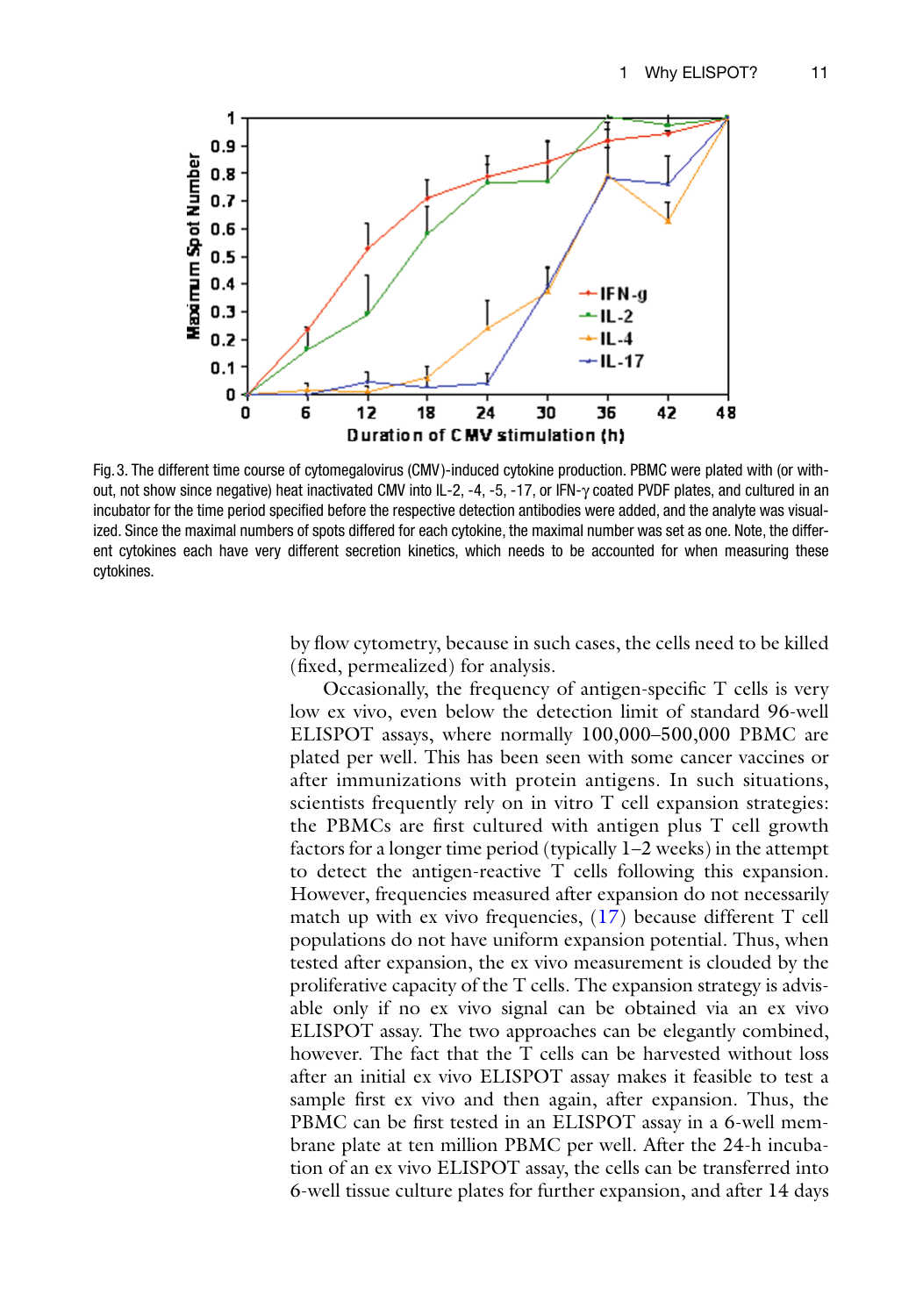of cell culture, can be retested in ELISPOT and/or other assays. In this way, the chances of obtaining direct ex vivo frequency measurements are maximized while still maintaining the option of learning about the frequencies after expansion via retesting. Moreover, by comparing the ex vivo frequencies with the frequencies after expansion, one can learn about the proliferative potential of the antigen-specific T cells, assessing an additional important parameter of T cell-mediated immunity, which one-time measurements by ELISPOT or flow cytometry cannot provide.

A combination of qualities makes the ELISPOT assay the primary choice for high-throughput testing, e.g., for screening of PBMC for reactivity to a multitude of antigens/peptides (i.e., determinant mapping) or establishing antigen dose–response curves (i.e., T cell avidity measurements), or for testing a high number of donor samples (in CTL's GLP lab, we test up to 300 PBMC samples per day), or for multiplexing by ELISPOT. One important quality that enables high-throughput testing by ELISPOT is the efficient cell utilization in this assay. An example was provided above  $(17)$  $(17)$  where only 11 million PBMC were used to test T cell reactivity to 70 individual peptide pools, measuring two cytokines, in that case even testing the cells repeatedly. Second, the simplicity of the assay favors high-throughput testing – the cells and reagents can all be handled in 96-well format, all being pipetted in batches. (The afore mentioned experiments were performed by one single student within a few days). Third, ELISPOT data analysis, including spot recognition and gating, can all be done in a fully automated and walk-away fashion (see Chapter 13 dedicated to this issue in this volume). For the above example of testing 70 peptides individually for two cytokines per test subject, the ImmunoSpot Analyzer requires less than 2 min. These 2 min include the fully automated process of acquiring the images from the wells, analyzing them for two colors, feeding the counts to a database while also saving raw and counted images for audit trails, and automatically preparing the publication-ready graph with the results. By flow cytometry, it would take many hours of intense manual work of highly experienced personal to accomplish the same. Finally, the low cost of ELISPOT assays relative to flow cytometric measurements has also contributed to it being the method of choice for high-throughput testing and screening. 3.1.6. ELISPOT Is an Ideal Technique for High-Throughput Testing and Screening

3.1.7. ELISPOT Is the Ideal Technique for Determinant **Mapping** 

T cells recognize peptide fragments of antigens presented on MHC molecules. MHC molecules are polymorphic (there are hundreds of alleles for each locus in the human population), whereby each allele has a unique antigen-peptide binding pattern. Moreover, MHC molecules are polygenic (T cells use several class I and class II gene products as restriction elements). As a consequence, antigenic peptide recognition by T cells in different individuals is highly individualized, being dictated by MHC polymorphism/polygenism,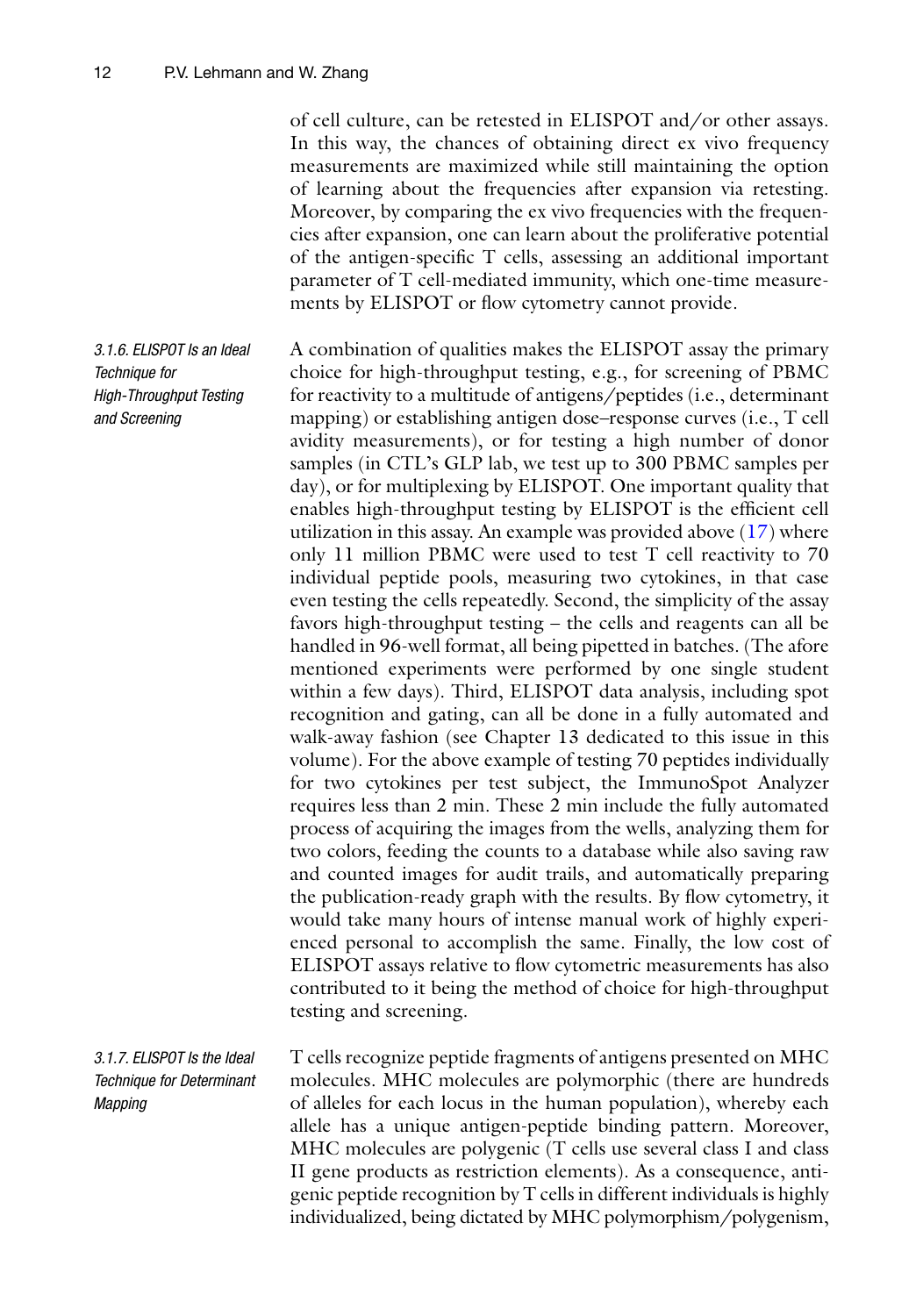and other yet poorly understood rules of antigen processing and repertoire selection. This diversity is an insurmountable hurdle for comprehensive tetramer analysis.

The peptides of an antigen that are recognized in the context of an MHC molecule are called determinants (or epitopes). Due to its high-throughput capability, ELISPOT is ideally suited for determinant (epitope) mapping, whereby extensive libraries of overlapping peptides are screened  $(18)$  $(18)$ . The validity of the ELISPOT approach for determinant mapping was first validated on inbred mice using model antigens, such as hen egg-white lysozyme (HEL) or ovalbumin (OVA), whose determinant recognition in the context of different MHC haplotypes had been well established ([19\)](#page-19-0). Since then, screening large peptide libraries has become a standard method for testing the fine specificity of T cell responses and has been applied to many fields of T cell diagnostics.

Here, we would like to give an illustration of the feasibility of high-throughput determinant mapping by ELISPOT – and why ELISPOT is the only technique currently available that can realistically accomplish this. The assumed task is the detection of T cell responses to an entire pathogen's proteome using a library of overlapping peptides. For HIV, for example, a total of 410 peptides of 18 amino acid length, overlapping by 10 amino acids, are sufficient to cover the entire HIV proteome. Testing of these 410 peptides on, e.g., ten donors by ELISPOT requires a simple blood draw of about 40 ml from each individual (41 million PBMC if the PBMC are tested at 100,000 cells/well) or 10 ml of blood if the test is done in the corresponding 384-well format. The plating of the cells and developing the plates can be done by a single experienced scientist (assuming the peptides had been pre-aliquoted) – and it would not even fill his/her work day. The fully automated scanning, analysis and graphing time would be 10 min per test subject, thus less than 2 h for all ten subjects. The entire test could be easily done by a single investigator in 3 days, as a part time effort. If the mapping would be done by ICS, about 400 ml blood would be needed from each donor, and the analysis time alone would take days for the ten test subjects. Supernatant measurements by ELISAs or CBA/Luminex are high-throughput assays; however, these techniques are not sensitive enough to detect the peptide-induced production of cytokine by the low frequency T cells.

3.1.8. ELISPOT Is the Ideal Technique for Measurements of Functional T Cell Avidity Typically, in functional T cell assays, antigens/peptides are tested at a single dose. This pragmatic approach misses important information about the T cell's affinity/avidity for antigen. (Avidity is the appropriate term, since during T cell activation multiple TCRs bind to multiple MHC-peptide ligands on the APC, whereby the off-rate contributes more to T cell activation than the on-rate.) In practical terms, T cell avidity can be readily measured by titrating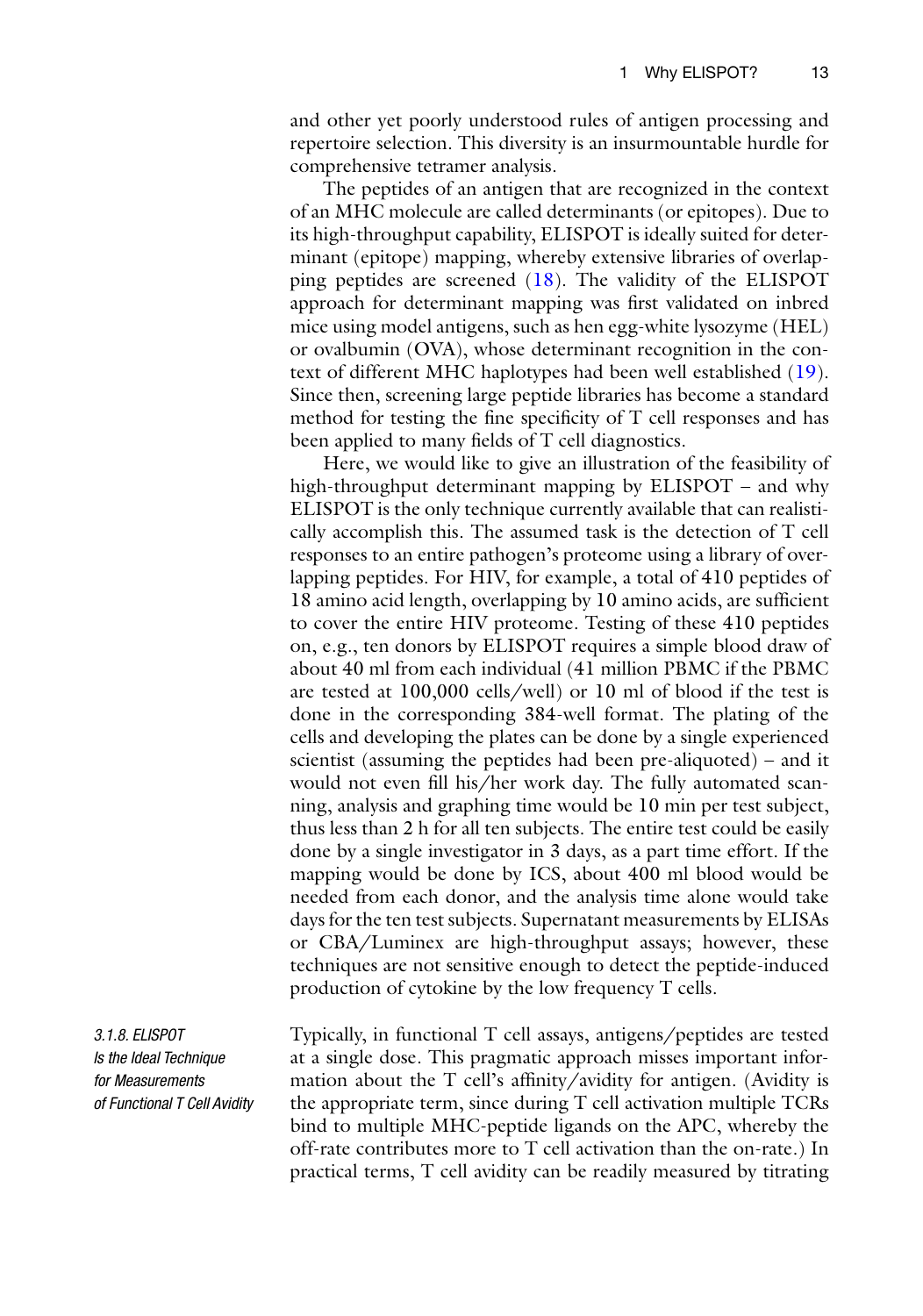

Fig. 4. The different functional avidities of antigen-reactive T cells. PBMC of an HLA-A2 positive subject were plated with different concentrations of individual A-2 restricted CEF peptides, as specified by the different symbols. A standard 24 h IFN- $\gamma$  ELISPOT assay was performed. Note how far apart the maximum stimulatory concentrations of the different peptides are.

the peptide dose while measuring  $T$  cell activation  $(12)$ . Figure 4 provides an example of the dose–response curves obtained when PBMC are tested for reactivity to different doses of peptides. Some peptides activate T cells only at relatively high concentration (in the  $1-10 \mu g/ml$  range), other peptide can cause full-blown T cell activation at concentrations as low as 1 pg/ml. High avidity T cells will be stimulated by trace amounts of antigen on APC in vivo, and are likely to exert effector functions. In contrast, the high peptide concentrations that can lead to the stimulation of low avidity T cells in vitro may not be reached in vivo – such T cells might be "ignorant" of the antigen in vivo.

These considerations are of particular relevance for studies of autoimmunity and tumor immunity. We showed, using the example of myelin basic protein (MBP), that T cells in wild-type mice require 10,000-fold higher antigen doses to become activated, relative to T cells in MBP gene defective "shiverer" mice ([20](#page-20-0)). In the wild-type mice, MBP is a "self-antigen" that causes negative selection of the high avidity MBP-specific T cell repertoire; whereas in the MBP deficient mice it is a foreign antigen encountering an unselected T cell repertoire. Due to negative selection, most tumor antigens (that are self-antigens) are recognized by low avidity T cells. Thus, when immunizing with such antigens, there is the danger of loading APC with a higher concentration of the antigen/ peptide than that which is present on the tumor cell. This would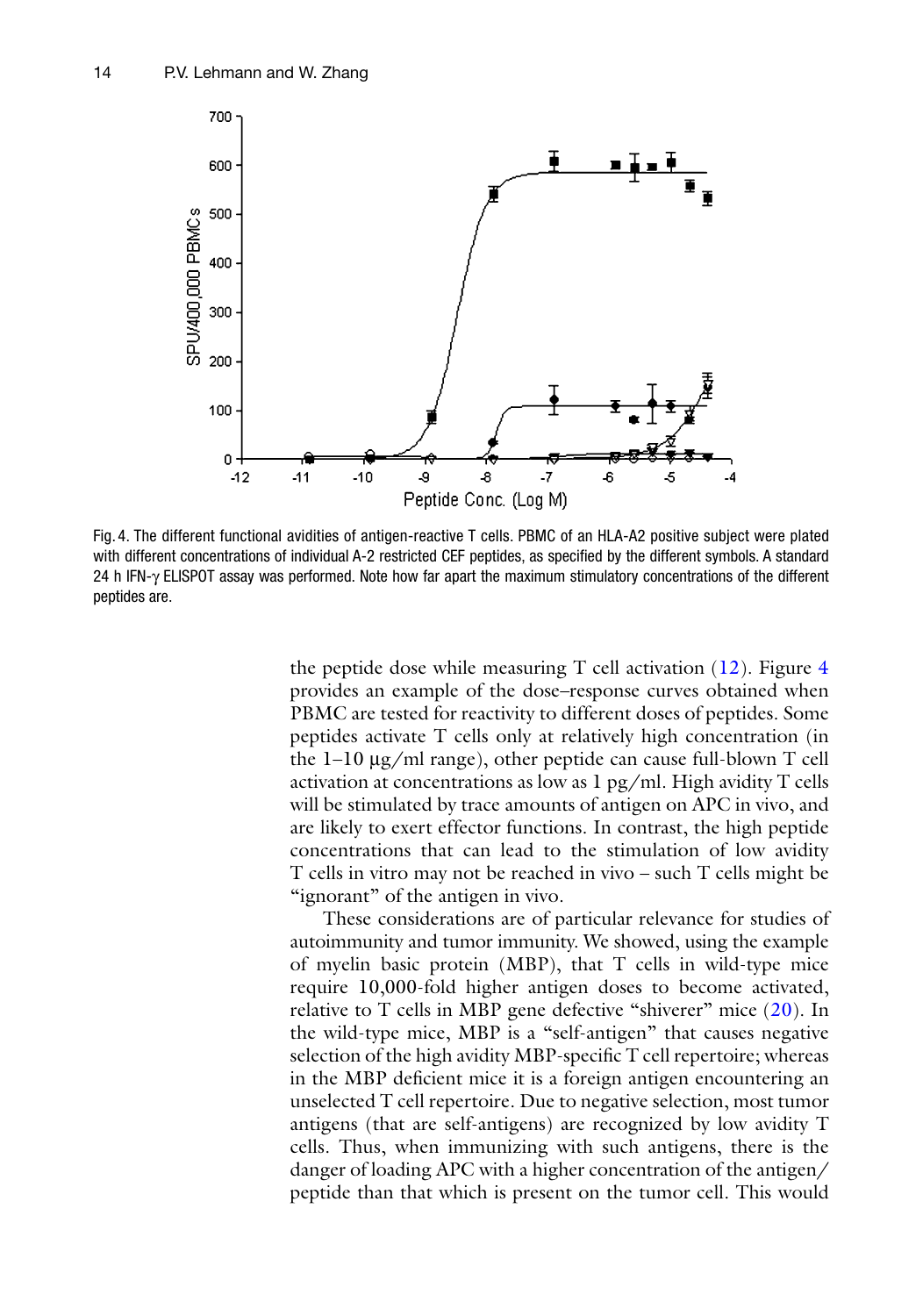result in the induction of low avidity antigen-specific T cells. Such T cells would be detected ex vivo when a high concentration of the antigen is used for their activation. The data would truthfully show the induction of a tumor antigen-specific T cell response, but, will not reveal whether those T cells could also recognize lower concentrations of the peptide on the tumor cells, i.e., whether they could function as effector cells. Measurements of T cell avidity by titrating the peptide in the recall assay will add an extra dimension to these tests providing important information toward the latter.

T cell avidity measurements require functional assays that are highly efficient in cell utilization to permit testing of antigen in serial dilution while at the same time being sensitive enough to detect low frequency T cells. Among T cell assays, ELISPOT is the only technique that readily fulfills these requirements.

Ever since T cell assays have been around, they have been surrounded by the stigma of being an art form that only few can successfully perform after a high level of specialization. Also there has been a perception that data from such assays are hard to reproduce. Indeed, the magnitude of this problem has been recently highlighted by a multicenter assay harmonization attempt  $(21)$  $(21)$  $(21)$ . The same PBMC were tested in different laboratories for reactivity to the same antigen, yet the frequency measurements were more than 3,000% apart. It remains unclear to what extent this alarming variation resulted from the different level of expertise and training by the participants, the variations of protocols and reagents that were permitted to be used, subjective analysis of the data, or whether such variations are inherent to complex biological assays. Are T cell assays really so complex and their results so hard to reproduce?

The authors of this chapter helped provide evidence that ELISPOT assays can produce very reproducible data among different laboratories, even in the hands of first time users, if all assay parameters are standardized and the data analysis is performed with scientifically validated principles ([14](#page-19-0)). Expertise and GLP structure were found to be not critical, only the adherence to an optimized protocol that eliminates the variables in the ELISPOT assay, and importantly the utilization of an automated, scientifically validated algorithm for user-independent analysis of the test results. Note, the same PBMC tested in this study, along with reagents, are available from CTL to anyone who wishes to reproduce this claim. The finding in this study is also particularly encouraging for anyone who would like to get started with ELISPOT.

Alerted by the high level of variation caused by the subjectivity of flow cytometry data analysis – which is still done manually – the iSBTc/SITC recently announced an "ICS Gating Panel" which invites scientists experienced in ICS to develop a gating harmonization strategy. While the field is struggling to come up with a software that is capable of automated, objective analysis of flow

3.1.9. ELISPOT Is Readily Standardized and Validated for Immune Monitoring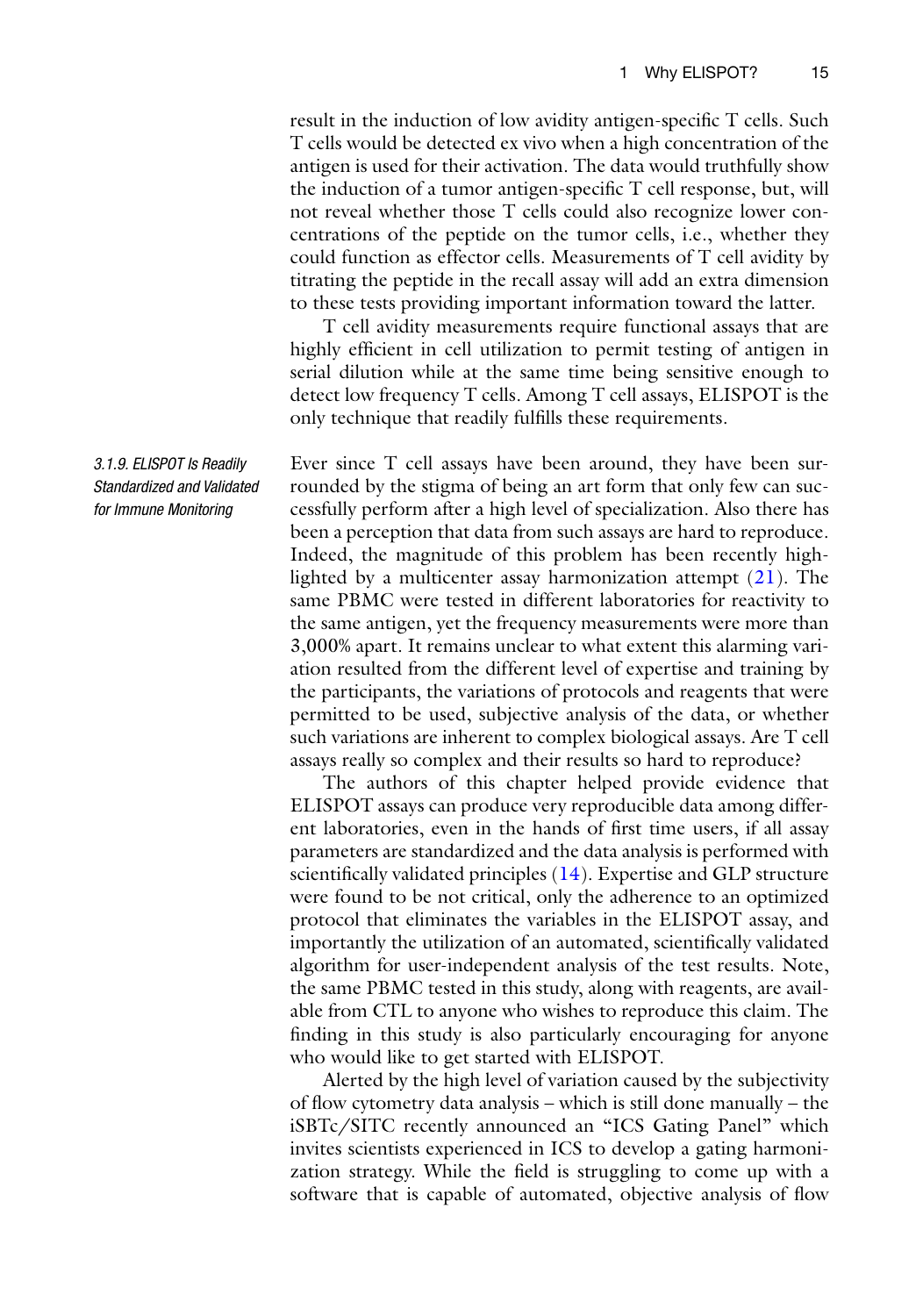cytometry data, this goal has been accomplished for ELISPOT with the ImmunoSpot platform. Scientifically validated and statistical-based analysis is used by ImmunoSpot® analyzers to define spot recognition parameters and to set gates automatically, making sure that the results are objective and user independent, hence ELISPOT data become reproducible between laboratories (see Chapter 13). Thus, as the first among T cell assays, ELISPOT has transited from an "art" form into an exact science – a technique that provides solid, reproducible measurements.

Because T cells occur in many different effector classes, and because most of the time we do not know which of the effector functions are relevant, it is important to measure as many parameters as we can (see Fig. [1](#page-2-0)). Bead-based multiple analyte measurements in supernatants (CBA/Luminex) seem to be one of the ways to proceed in these efforts. However, being supernatantbased, they are most of the time not sensitive enough to reliably detect antigen-specific T cell activities that occur at low frequencies. Multiparameter flow cytometry is also an option for such measurements. However, anything more than four colors is presently an art form – even "high art" – such measurements can be reliably performed and reproduced by few researchers. Moreover, by the very nature of the measurements, flow cytometry excels in defining phenotypes of cells, not their functions. For many key functions however, such as antigen-specific killing, we have no reliable corresponding phenotypes. 3.1.10. ELISPOT Is Well Suited for Multiplexing

Dual color ELISPOT assay has been established since a decade ([22](#page-20-0)). Cytokine combinations have been defined that, when measured in the double color format, provide the same spot count for each color as the corresponding analytes measured in parallel in single color ELISPOT assay ([23](#page-20-0)). Also, cytokine coexpression can be studied by dual color ELISPOT, detecting coexpressing cells with the same frequency as measured by ICS [\(22](#page-20-0)). Double Color ELISPOT, therefore is well suited for detecting polyfunctional T cells that coexpress cytokines. Fully-automated double color analysis software largely facilitates such studies.

Double color ELISPOT analysis can be done via the classical enzymatic approach using precipitating red and blue substrates, or by fluorescent detection (fluorospot). Both approaches provide equal sensitivity in the detection of two analytes simultaneously, and coproducers. Fluorospot becomes indispensable, however, when it comes to detecting more than two analytes. Fully-automated instrumentation and software for up to 8-color multiplexing via fluorospot analysis is already available from CTL. We believe that reliable, readily applicable and standardized 8-color fluorospot analysis will be sooner realized than 8 parameter flow cytometry with the ELISPOT-based approach having the additional advantage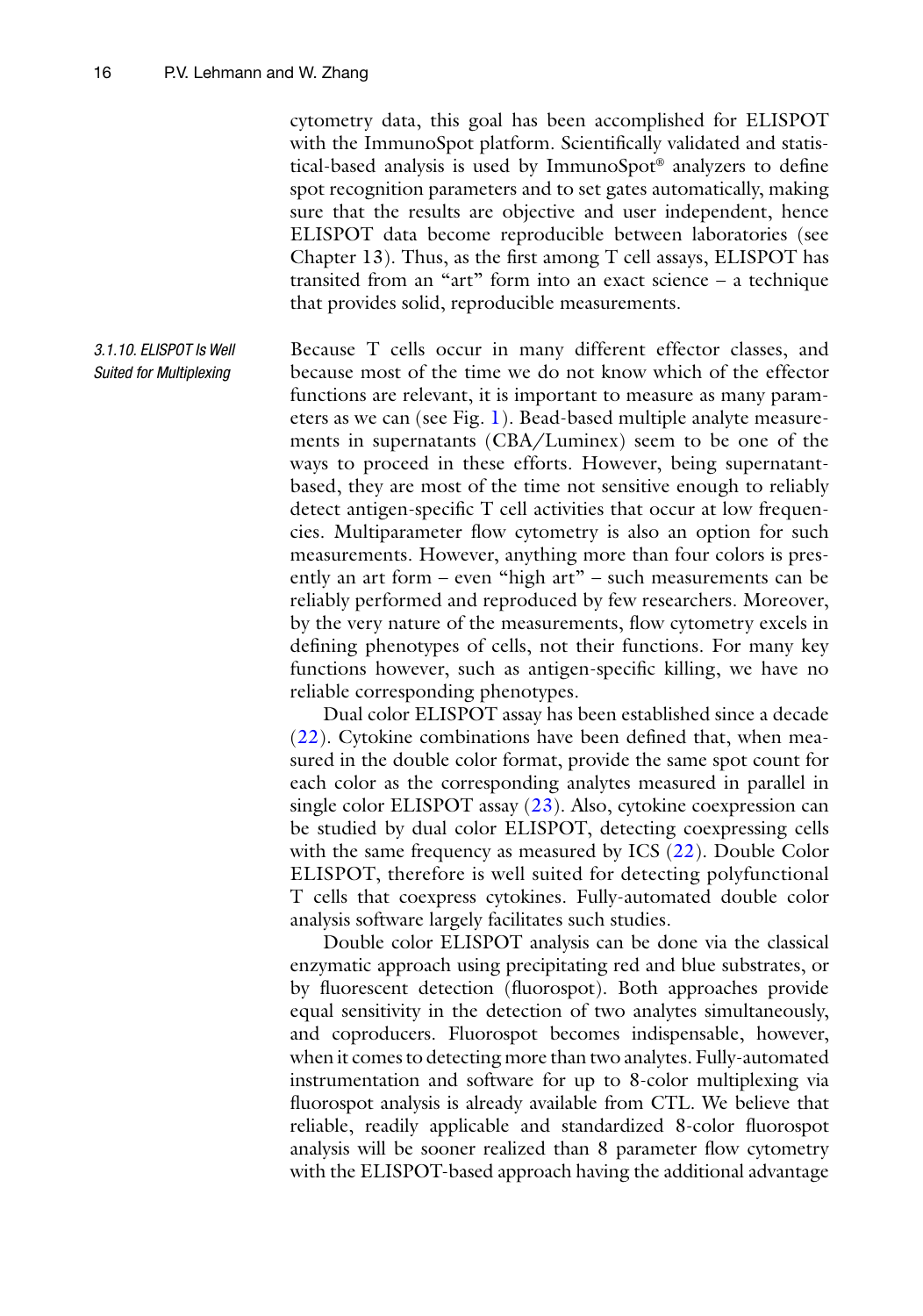of high sensitivity for the detection of low frequency cells, economy with cells, high-throughput capacity, and being a functional assay that measures biologically relevant secreted analyte.

It also should be noted that "multiplexing" T cell measurements by ELISPOT, can be readily done by running multiple single- or double-color assays in parallel, or in succession. Since ELISPOT requires only 100,000 PBMC as a standard sample size, with one million PBMC, that a standard flow cytometry sample requires, one can obtain 10 single- or ten double color ELISPOT measurements, detecting 10 or 20 analytes, respectively – a target that is hard to match by multiparameter flow cytometry. One can further increase the number of analytes measured in ELISPOT assays by testing cells in succession. For example, granzyme and perforin are released within 4 h after antigen stimulation while the production of IL-4, IL-5, or IL-17 requires a longer activation period. Thus, the cells can be tested in a granzyme/perforin assay first, and then transferred into an IL-4/5 assay, doubling the number of analytes measured with one sample of 100,000 PBMC. One can also easily combine ELISPOT assays with proliferation assays. Because the cells can be retrieved from the ELISPOT assay unaffected, they can be transferred afterward into a proliferation assay or used for measuring other functions or for identifying phenotypes. Cells treated with Golgi inhibitors, permeabilized and fixed, in contrast, will no longer provide functional information.

Clearly, reliable measurements of several key T cell functions will be required for a better understanding of these cells' roles in diverse immune processes, and for mediating different clinical outcomes. These parameters include the type of cytokine, chemokine, and other mediators T cells produce, their cytolytic activity, migratory properties, proliferative potential, and their functional avidity. It will take the thoughtful utilization and combination of several different techniques to assess these functions. ELISPOT will continue to be the technique of choice for screening, measurements of effector functions mediated by secretory products, fine specificity, and avidity. Flow cytometry will continue to be indispensable for multiparameter phenotypic analysis. Neither of the two, however, will obviate the need for a new generation of killer assays, or migration assays. Each of these techniques excels in providing a specific type of information – and does not permit interpretations beyond what actually is being measured. Interpreting only one type of read-out inherently goes with the danger of being one of the "blind men studying the elephant." The sum of the information gained, however, can help reveal the true nature of the "beast" studied. When used to its full potential, ELISPOT will continue to make major contributions to this quest. *3.2. Concluding Remarks*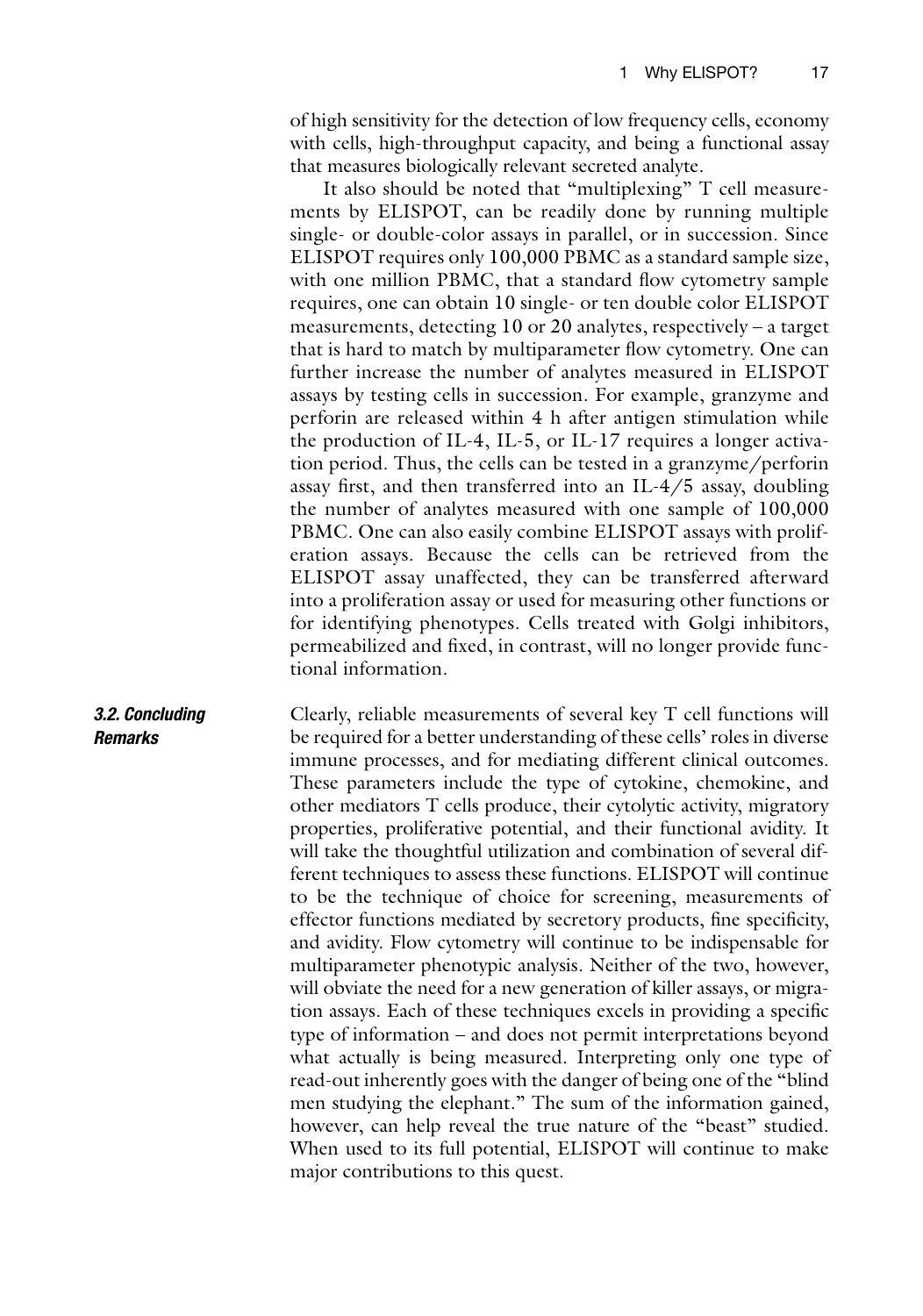#### **4. Notes**

In the following, we provide some practical suggestions for ELISPOT work:

- 1. Blood draw: The use of heparin as anticoagulant is recommended.
- 2. Blood storage/shipping: Never chill blood or the PBMC! Keep at room temperature. Store in dark. If shipping in winter, add warm packs to keep at ambient temperature. Do not use cold media for Ficoll gradient separation or washing – it is better to prewarm media in a water bath to 37°C. If handled in this way, PBMC can be stored/shipped for 24 h without significant loss of CD4 or CD8 cell function (more than 90% of reactivity being retained after 24 h).
- 3. Media: Do not use untested serum for testing or even for washing or freezing – even brief exposure to a mitogenic or suppressive serum can ruin an assay  $(14)$  $(14)$  $(14)$ . It is best to use special serum-free media that have been developed specifically for ELISPOT work for freezing, thawing, washing, and testing. Such media are available from CTL [\(14](#page-19-0)). Do not use PBS or similar minimal buffers for washing cells – it can ruin your assay!
- 4. Freezing and thawing: PBMC can be frozen without any loss in function, i.e., the frequencies of antigen-induced CD4 or CD8 cells producing IFN- $\gamma$ , IL-2, IL-4, IL-5, and IL-17 are identical in freshly isolated PBMC, and after freeze–thawing ([16](#page-19-0)). To achieve this result, specific protocols that are available from CTL need to be followed. One of the key factors for success is that the freezing medium and the cells need to be at room temperature when mixed, and not chilled on ice, as commonly recommended ([16\)](#page-19-0). Also for thawing, the cells need to be warmed up to 37°C and warm washing media needs to be added, slowly, to avoid osmotic lysis of cells. Use pretested (ideally) serum-free media for processing the cells. Detailed protocols are available from CTL.
- 5. Final storage temperature: After rate-controlled freezing of cells in a −80°C freezer (e.g., using Mr. Frosty cryo-freezing container, Nalgene), or sealed, plastic wrapped Styrofoam racks, transfer them to liquid nitrogen within  $48$  h – do not store them at −80°C after freezing, or for short- or long-term storage – they will gradually lose functionality. Also for shipping, use dry ice only for overnight shipping – ship in vapor nitrogen containers.
- 6. Resting of PBMC: For work with freeze–thawed PBMC, the notion has been put forth that a resting period (keeping the cells in a tissue culture incubator overnight before recounting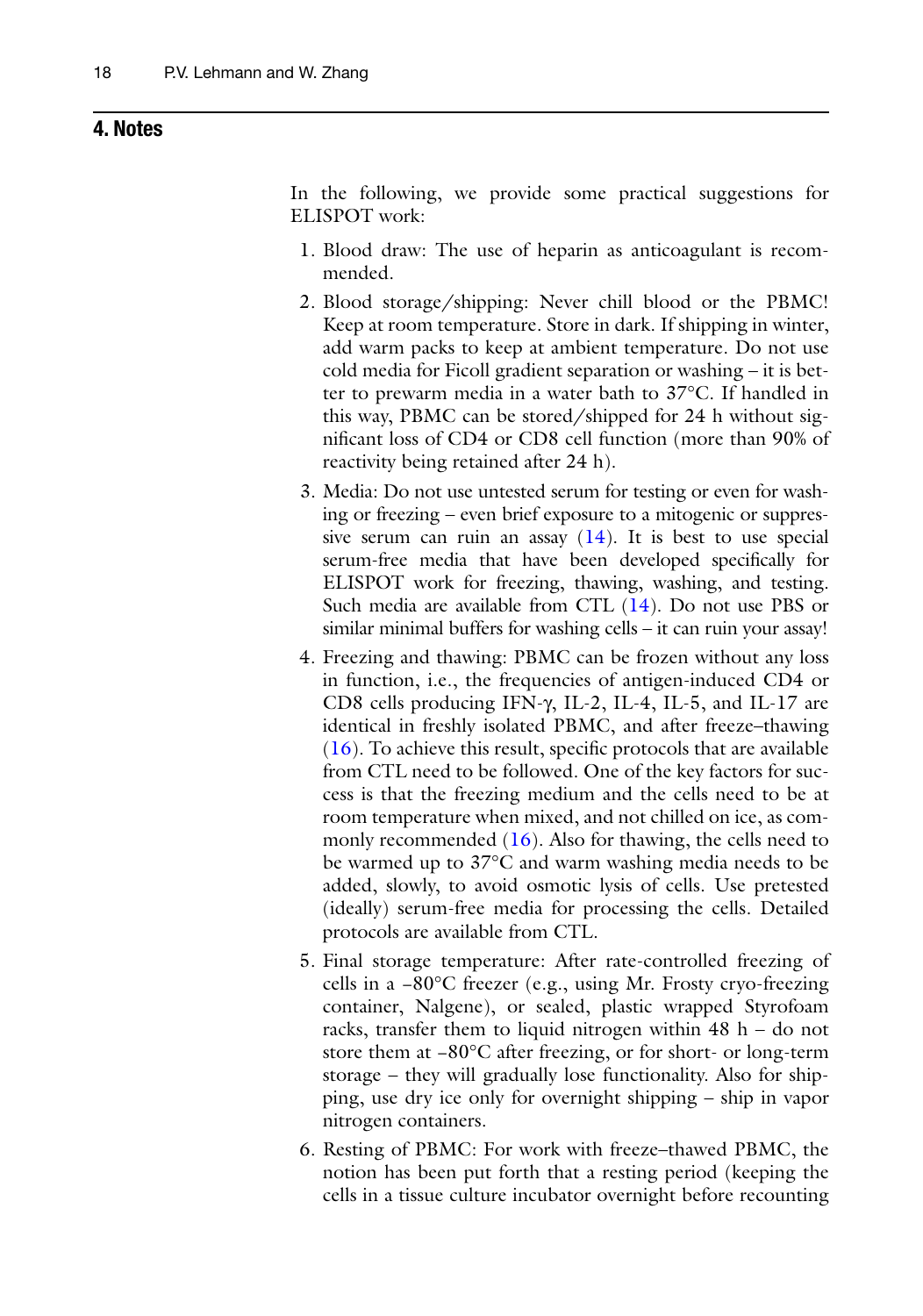and plating them for the assay) would increase the spot counts without increasing the medium background, thus resulting in a higher signal to noise ratio. We have tested this many times – different members of the lab on different PBMC samples – and we could not verify a real benefit of resting. We occasionally observed a <10% increase which can be explained by the depletion of apoptotic cells in a not well-cryopreserved PBMC samples. Resting may be more beneficial if the freezing conditions have not been optimized. We recommend verifying whether resting indeed improves your results because resting prolongs the assay, adds labor, and leads to loss of precious cells materials.

- 7. Cell counting: Once reagents are standardized, cell counting introduces the largest variability into ELIPSOT assays. Trypan blue exclusion is not ideal for cell counting because apoptotic cells are still alive when the counting occurs: they will be counted as live cells, but they will be dead by the time the assay is performed. Ideally, dyes should be used for counting which permit the distinction between live, dead and apoptotic cells under a UV microscope, or by an automated reader (CTL's latest UV readers have three color live/dead/apoptotic cell counting functionality in addition to ELISPOT data analysis) or by flow cytometry.
- 8. *Counting apoptotic cells* is not only important for establishing the correct number of viable cells, but it is also an excellent indicator of the overall quality of the PBMC sample. If the cells were damaged during shipment, or freeze–thawing, it will become evident by an increase in the numbers of apoptotic cells. In contrast, dead cells frequently lyse, so they either cannot be detected or become indirectly evident by cell clumping caused by free strands of DNA that are released. In those cases, including a DNAse into the washing solution improves cell recovery.
- 9. Membranes: The use of PVDF plates is recommended T cell ELISPOT assays started to perform robustly only after we introduced these plates  $(24)$  $(24)$ .
- 10. *Prewetting* of membranes with ethanol. While recommended by some reagent manufactures, prewetting with ethanol is only required for monoclonal antibodies that are low in hydrophobicity (the PVDF membrane is hydrophobic). The antibodies offered by the different vendors specific for different analytes largely vary in their hydrophobicity. At CTL, we prefer to use antibodies that are hydrophobic, so they have robust performance in ELISPOT assays without prewetting. Since prewetting can cause severe membrane leakage, and prewetting adds six additional steps to your assay (prewetting itself followed by five washing steps), it is recommended to test whether prewetting indeed improves the performance of the assay in question.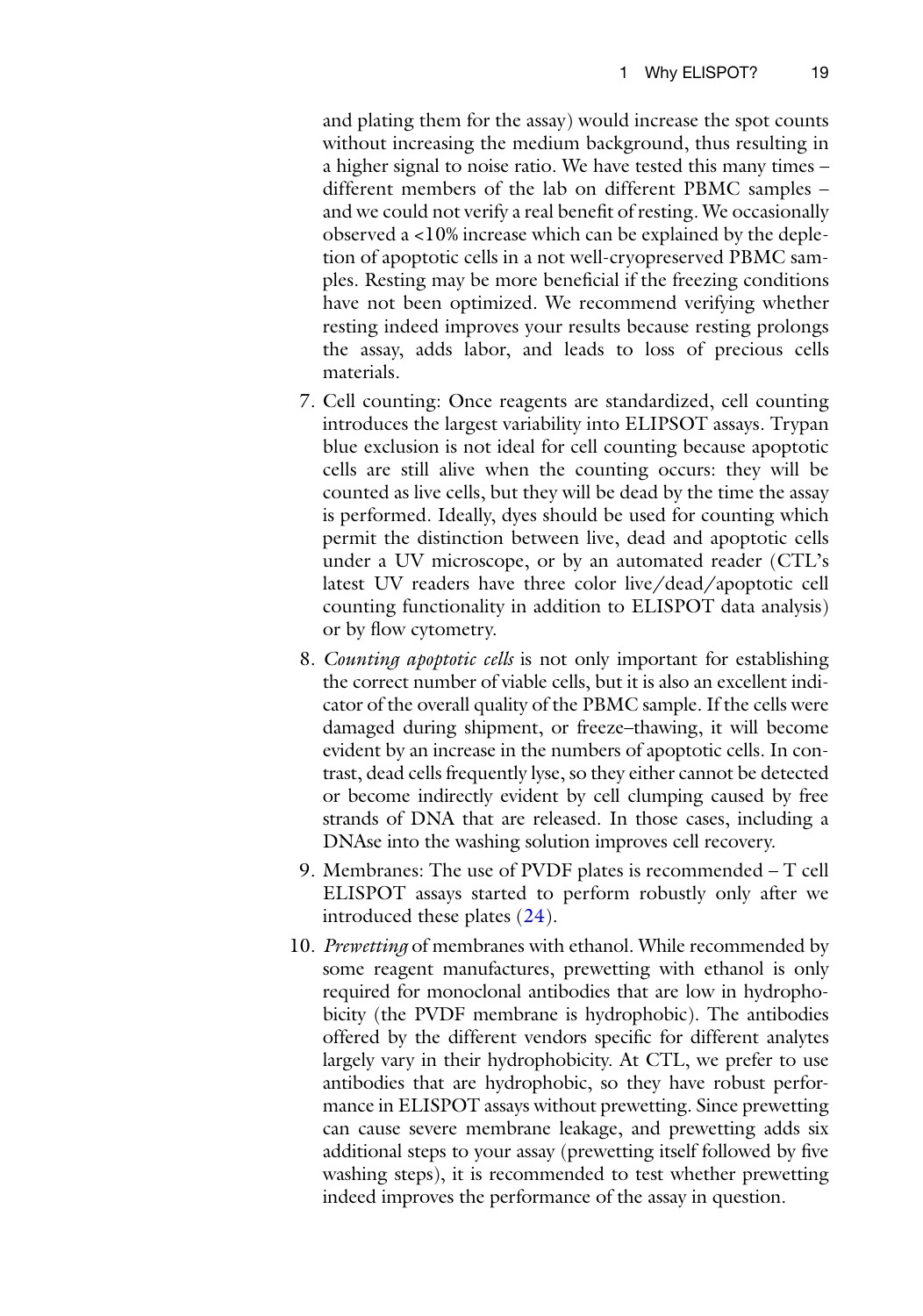- 11. Cell numbers plated: Three to five hundred thousand cells per well is a good starting point if the frequency of antigenspecific T cells is unknown. However, because of the linearity between cell numbers plated and spot counts in the 100,000 to 800,000 cells/well range, one can readily make adjustments as needed. Since cells of clinical samples are precious, valuable results could be obtained by testing 4–5 times more conditions using PBMC at 100,000 cells per well. On the other hand, if frequencies are low, reliable measurements may require increasing the cell number, and the number of replicates (see below).
- 12. Adding APC: PBMC contain abundant APC that are capable of stimulating T cells. Macrophages, B cells, and dendritic cells (DC) are similarly stimulatory – while the activation on DC is faster, and the per cell cytokine production is increased compared to B cell or macrophages, by the end of the 24-h activation period of a standard ELISPOT assay, these differences disappear [\(25](#page-20-0)). For a standard ELISPOT assay, adding DC as APC may not improve the results, and because of the substantial additional effort involved, it is recommended to verify whether adding DC indeed improves the results of a particular assay.
- 13. Serum-free media: Serum is a limited, unique biological product. The only serum which is suited for ELISPOT assays is that which has been thoroughly tested, i.e., supports the maximal induction of T cells while it does not induce an elevation of the background. The different sera used in laboratories are a prime source of substantial interlaboratory variation of ELISPOT results [\(14\)](#page-19-0). For standardized ELISPOT testing, CTL has been the first to develop a complete serum-free media platform to freeze, wash, and test human PBMCs while achieving optimal results in ELISPOT assays. Serum-free media developed by CTL perform equally or better for ELISPOT assays than the best sera selected for T cell work ([14](#page-19-0)).
- 14. Numbers of replicates: Because ELISPOT lends itself to highthroughput testing, and because it is efficient with cell utilization, generally assay conditions are run in triplicates. If response levels are unknown, triplicates are a good practice. If frequencies are high, single measurements are sufficient. If high accuracy is desired for frequency measurements, one should plate cells in serial dilution. Spot counts are linear between 800,000 and 100,000 PBMC per well ([14](#page-19-0)). (If results are not linear in this range, the analyte is most likely not T cell derived  $(26)$  $(26)$  $(26)$ .) If spot counts indicate a borderline positive result, retesting at higher cell number, up to one million per well, and/or increasing the number of replicates, can lead to more definitive conclusion.
- 15. ELISPOT counting and audit trails: T cell-derived spots follow, at the population level, log normal distributions. This notion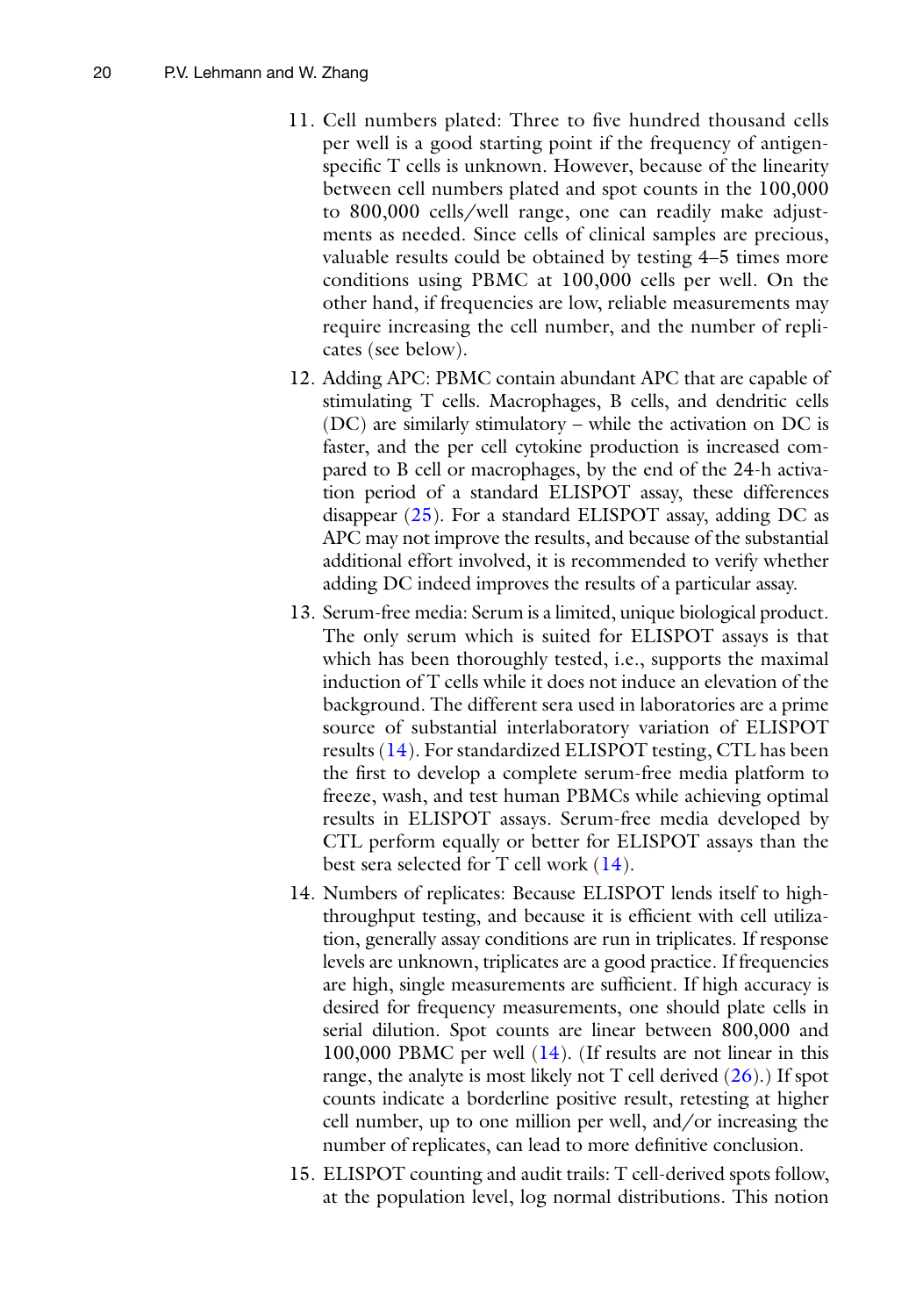allows automatic identification (with 99% confidence) of the lower and upper "gates" for the spots that are produced by T cells, thus properly identifying cell clusters and excluding background spots. Such analysis is done automatically by the ImmunoSpot® software (see Chapter 13).

- 16. Evaluating ELISPOT data: The spot counts per se need to be a solid starting point (see Note 14). It is a questionable practice to determine the number of antigen-specific spots by subtracting the number of background spots from the number of spots found after addition of the antigen. With minor limitations, the T-test is suited for statistical evaluation of ELISPOT data (see Chapters 13–15).
- 17. PBMC reference samples: CTL offers PBMC that are high resolution HLA-typed, and their T cell reactivity to various viral peptides and protein antigens characterized with ELISPOT assays. The cytokine profile of these responses and their functional avidity is also defined. Since such PBMC have predefined reactivity types and levels, they are well suited (a) for newly establishing ELISPOT assays in a laboratory, (b) for expanding the range of analytes in a laboratory (e.g., selecting PBMC that display an antigen-specific IL-17 T cell response), (c) for testing the ELISPOT proficiency of a new lab member, (d) for being used as a reference standard in GLP or exploratory research settings to assess inter assay variations within a laboratory, or to compare interlaboratory variations, and (e) for developing assay variants with increased performance (e.g., to test whether the inclusion of co-stimulatory antibodies, resting, in vitro expansion strategies, or addition of DC enhance the assay).
- 18. Measuring cytokine coexpression or switching: In ELISPOT assays, the analyte is continuously captured around the secreting cell during the assay's entire duration, thereby providing an integral of analyte produced over time. Even if the secretion kinetics of different analytes is asynchronous, which frequently is the case (see Fig. [3](#page-8-0)), multicolor ELISPOT assays of several days duration will detect each analyte. Assays that rely on killing the cells at a certain time point, like mRNA or ICS measurements, provide information about that time point only. For example, since IL-17 production by T cells does not even start by 48 h after antigen stimulation, while IL-2 production is finished by 48 h, ICS or mRNA measurements done at 24 h would miss IL-17, and measurements done at 48 h would fail to detect IL-2. If ICS or mRNA assays were done at both times, IL-2 and IL-17 would be detected, but one could not tell whether T cells switch from IL-2 production to IL-17 or whether different cell lineages produce the two cytokines: even if the cells would switch, they would appear as IL-2 single positive if killed early on, and IL-17 single positive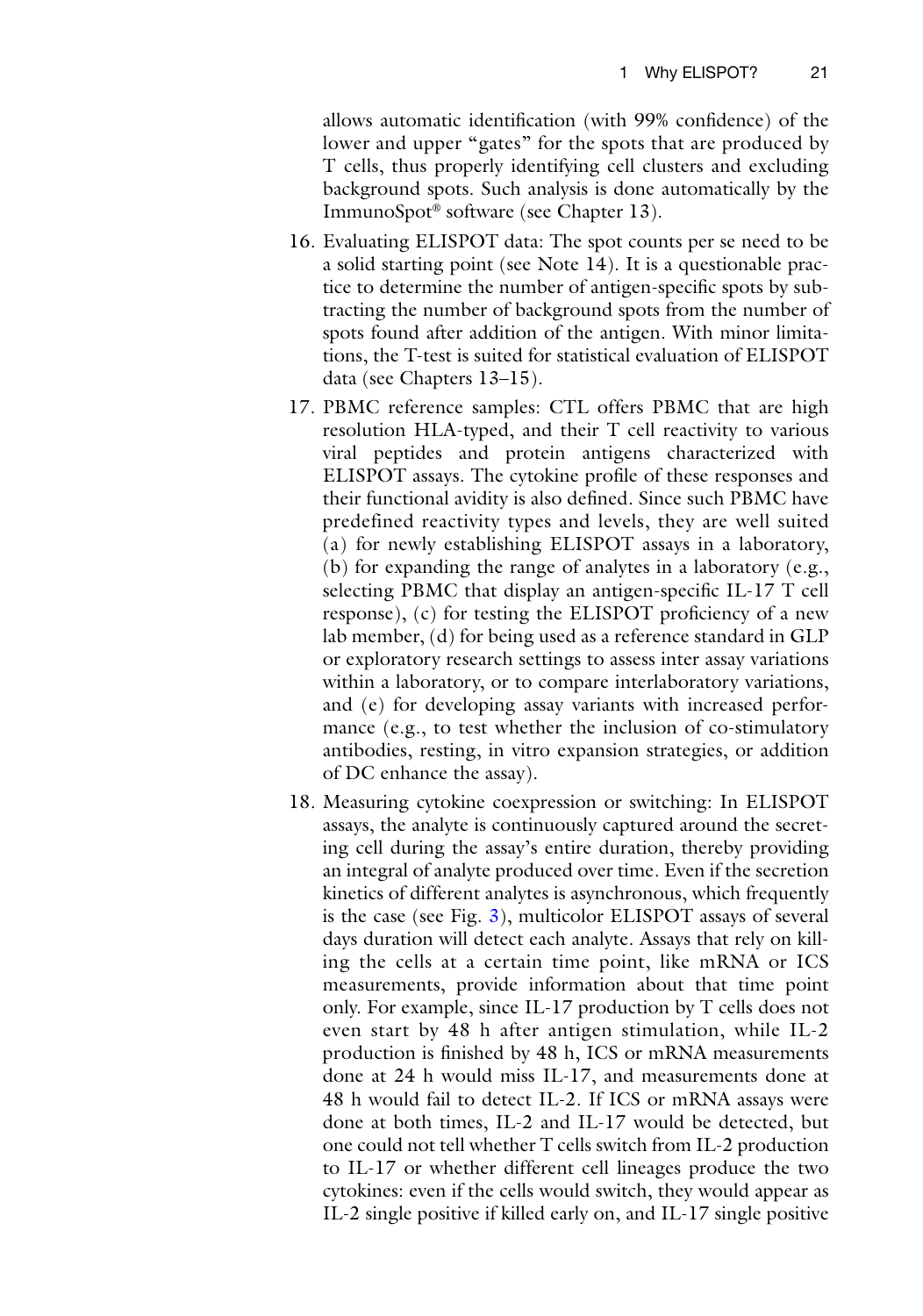if killed at the later timepoint. In a double color ELISPOT assay of 3-day duration, cells that do not switch will appear IL-2 or IL-17 single positive, while cells that switch will appear IL-2/IL-17 double positive. Because Golgi inhibitors are highly toxic to the cells, they cannot be used for measurements over such extended periods of time to reveal this information by ICS.

#### <span id="page-19-0"></span>**References**

- 1. Sekaly, R.P. (2008) The failed HIV Merck vaccine study: a step back or a launching point for future vaccine development? *J. Exp. Med* **205**, 7–12.
- 2. Tigno, J.T., Lehmann, P.V., and Tary-Lehmann, M. (2009) Dissociated induction of cytotoxicity and DTH by CFA and CpG. *J Immunother* **32**, 389–394.
- 3. Streeck, H., Frahm, N., and Walker, B.D. (2009) The role of IFN-gamma Elispot assay in HIV vaccine research. *Nat Protoc* **4**, 461–469.
- 4. Rininsland, F. Helms, T., Asaad, R.J., Boehm, B.O., and Tary-Lehmann, M. (2000) Granzyme B ELISPOT assay for ex vivo measurements of T cell immunity. *J Immunol Methods* **240**, 143–155.
- 5. Kleen, T. O., Asaad, R.J., Landry, S.J., Boehm, B.O., and Tary-Lehmann, M. (2005) Tc1 effector diversity shows dissociated expression of granzyme B and interferon-gamma in HIV infection. *AIDS* **18**, 383–392.
- 6. Kuerten, S., Kleen, T., Assad, R.J., Lehmann, P.V., and Tary-Lehmann, M. (2007) Dissociated production of perforin, granzyme B and IFN- $\gamma$ by HIV-specific CD8+ cells in HIV infection. *AIDS Research and Human Retroviruses* **24**, 62–71.
- 7. S., Asaad, R.J., Schoenberger, S.P., Lehmann, P.V., and Tary-Lehmann, M. (2008) The TRAIL of helpless CD8+ T cells in HIV infection*. AIDS Res Hum Retroviruses* **24**, 1–9.
- 8. Zhu, J., Yamane, and H., Paul, W.E. (2010) Differentiation of effector T cell populations. *Annu. Rev. Immunol* **28**, 445–489.
- 9. McElrath, M.J., De Rosa, S.C., Moodie, Z., Dubey, S., Kierstead. L,, Janes, H., et al. (2008) HIV-1 vaccine-induced immunity in the testof-concept Step Study: a case-cohort analysis. *Lancet* **372**, 1894–905.
- 10. Schlingmann, T.R., Shive, C.L., Targoni, O.S., Tary-Lehmann, M., Lehmann, P.V. (2009) Increased per cell IFN-gamma productivity indicates recent in vivo activation of T cells*. Cellular Immunology* **258**,131–137.
- 11. Helms, T., Boehm, B.O., Assad, R.J, Trezza, R.T., Lehmann, P.V., and Tary-Lehmann, M.

(2000) Direct visualization of cytokineproducing, recall antigen-specific CD4 memory T cells in healthy individuals and HIV patients. *J Immunol* **164**, 3723–3732.

- 12. Hesse, M.D., Karulin, A.Y., Boehm, B.O., Lehmann, P.V., and Tary-Lehmann, M. (2001) A T cell clone's avidity is a function of its activation state, *J Immunol* **167**, 1353–1361.
- 13. Schmittel, A., Keilholz, U., and Scheibenbogen, C. (1997) Evaluation of the interferon-gamma ELISPOT-assay for quantification of peptide specific T lymphocytes from peripheral blood. *J Immunol Methods*. **210**, 67–74.
- 14. Zhang, W., Caspell, R., Karulin, A.Y., Ahmad, M., Haicheur, N., Abdelsalam, A., et al. (2009) ELISPOT assays provide reproducible results among different laboratories for T-cell immune monitoring--even in hands of ELISPOTinexperienced investigators, *J Immunotoxicol* 6*,* 227–234.
- 15. Kuerten, S., Rottlaender, A., Rodi, M., Velasco, V.B. Jr, Schroeter, M., Kaiser, C., et al. (2010) The clinical course of EAE is reflected by the dynamics of the neuroantigen-specific T cell compartment in the blood. *Clin Immunol*. **137**:422–432.
- 16. Kreher, C. R., Dittrich, M. T., Guerkov, R., Boehm, B. O., and Tary-Lehmann, M. (2003) CD4+ and CD8+ cells in cryopreserved human PBMC maintain full functionality in cytokine ELISPOT assays, *J Immunol Methods* **278**, 79–93.
- 17. Ott, P.A., Herzog, B.A., Quast, S., Hofstetter, H.H., Boehm, B.O., Tary-Lehmann, M., et al. (2005) Islet-cell antigen-reactive T cells show different expansion rates and Th1/Th2 differentiation in type 1 diabetic patients and healthy controls. *Clin Immunol* **115**, 102–114.
- 18. Anthony, D. D., and Lehmann, P.V. (2003) T-cell epitope mapping using the ELISPOT approach. *Methods* **29**, 260–271.
- 19. Yip, H. C., Karulin, A.Y., Tary-Lehmann, M., Hesse, M.D., Radeke, H., Heeger, P.S., et al. (1999) Adjuvant-guided type-1 and type-2 immunity: infectious/noninfectious dichotomy defines the class of response. *J Immunol* **162**, 3942**–**3949.